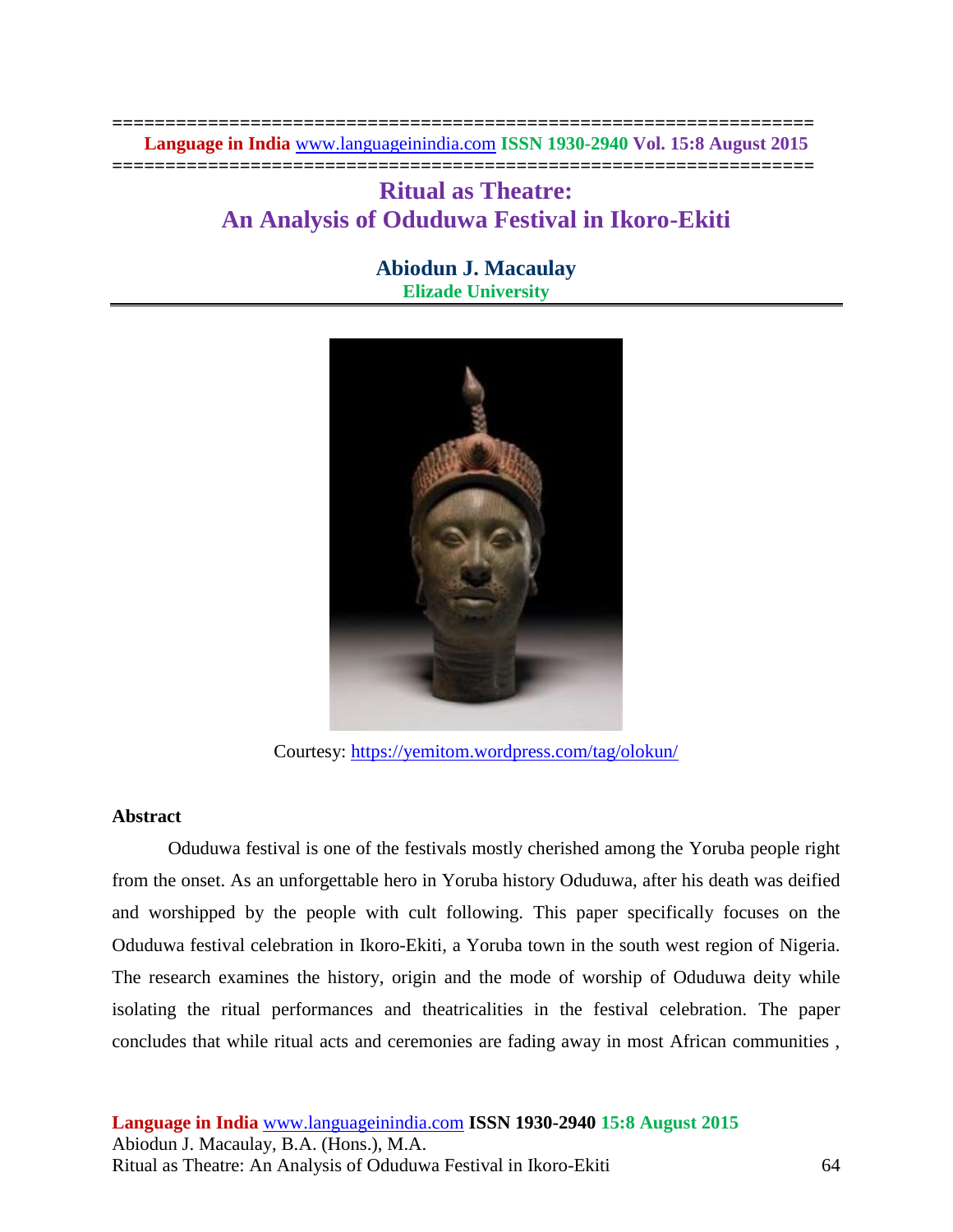festival like the Oduduwa should be encouraged and supported because of its significant sociocultural contributions to the Ikoro-Ekiti community.

**Keywords**: *Theatre, Ritual performance, Oduduwa festival, Yoruba, Ikoro-Ekiti.*

#### **Introduction**

The heart of culture according to Samovar et al (2009:26) involves "Language, religion, values, traditions and costumes. Culture shapes and moulds our behavior, values and even ideas. It is the fundamentals of human existence. The word culture can be easily substituted for the word history. In a real sense, both are conduits that carry the essential messages considered important by a culture. History reminds us of our past, our traditions, norms and culture. Part of what history reminds us of is our festivals and rituals which are the main focus of this paper.

Ritual practice is not a new thing in societies all over the world. Ritual is a common practice in most religions and consists of symbolic actions that represent sacred meanings. Ritual recalls past events, preserves and transmits the foundations of a society. Participants in the ritual become identified with the sacred past, thus perpetuating traditions as they re-establish the principles by which the group lives and functions .Each of these rituals has a particular relevance within the society that practices it. Through rituals people can "recall and re-affirm important beliefs… feel spiritually connected to their religion [and] develop… a sense of identity by increasing social bonds with those who share their views, and sense that their life has meaning and structure". Larry et al (2005:66)

Rituals or ceremonial acts apart from being religious also relieve social tensions and reinforce a group's collective bonds. More than this it provides a means of marking many important events and lessening the social disruption and individual suffering or woes such as death. Therefore, ritual is defined variously as prescribed formal behavior having reference to beliefs in invisible being or powers regarded as the first and final of all events. Edmund Leach as cited by Awuawuer (2010:35) viewed ritual as "Stereotyped behavior which is potent in itself in terms of the cultural conventions of the actors, though not in a rational technical sense". In essence ritual is a prescribed action that has to do with the presence of divine intervention and its

**Language in India** [www.languageinindia.com](http://www.languageinindia.com/) **ISSN 1930-2940 15:8 August 2015** Abiodun J. Macaulay, B.A. (Hons.), M.A. Ritual as Theatre: An Analysis of Oduduwa Festival in Ikoro-Ekiti 65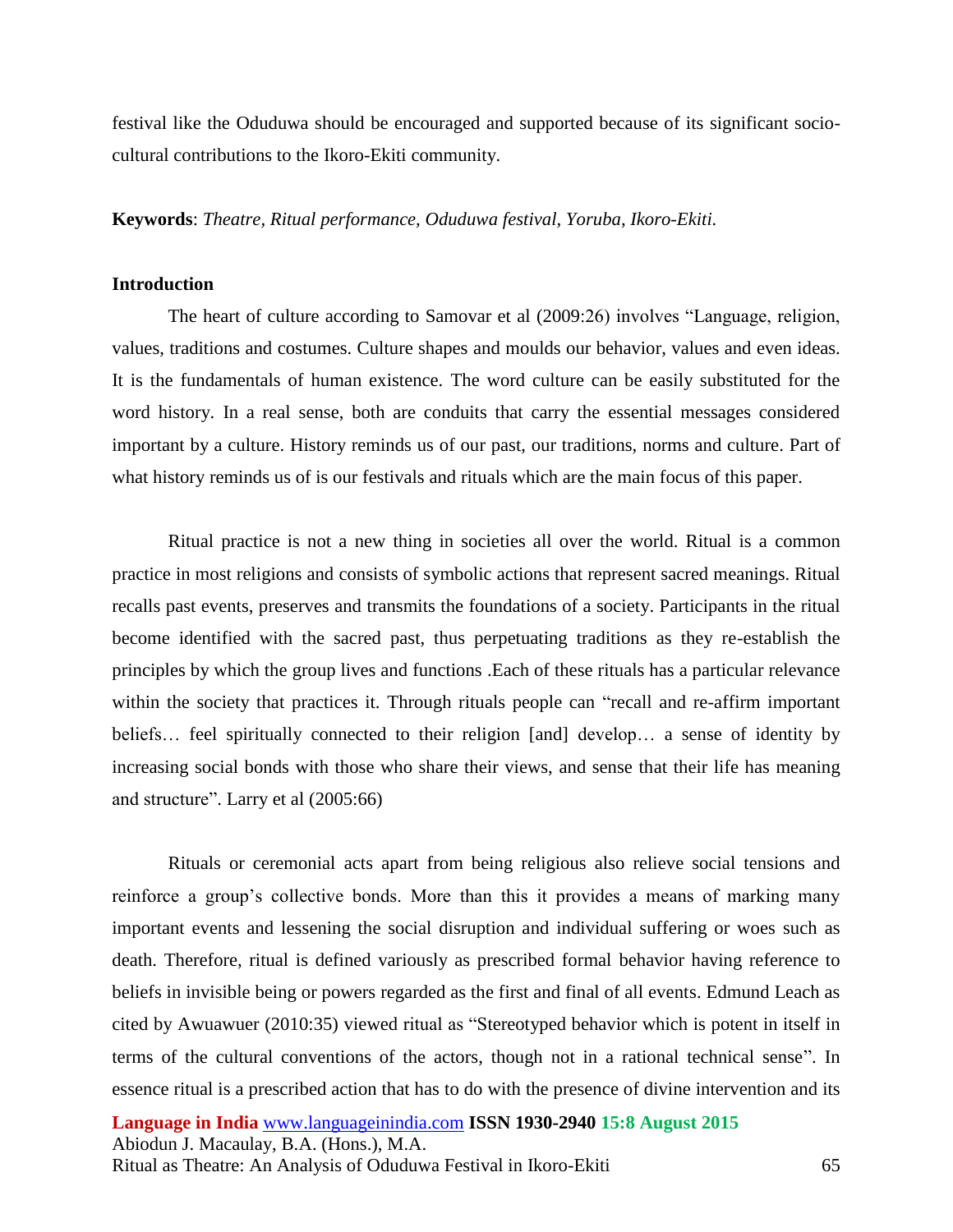practice differs from one society to another where it performs significant functions in the life and customs of the people.

#### **Ritual and Its Socio-Religious Functions**

In African society, rituals serve many purposes majority of which bothers on sociocultural and religious needs of the people. According to Doki (2006:70) some rituals are observed through "performing symbolic actions and manipulating symbolic object so as to promote and increase fertility of men, crops and animals, wild and domestic, to cure illness, to avert plague, to turn boys to men and girls to women, and to make chiefs out of commoners". Ray in line with Doki as documented by Awuawuer (2010:36) asserted that "Rituals are performed to cure illness, increase fertility, defeat enemies, change people's social status, remove impunities and reveal future". Thus, rituals are ways of communication between man and the cosmic environment; they play an integral role in lives of individual members of the society. These rituals are harnessed sometimes to appease and placate the gods or to set the society right.

It is evident that through ritual people are able establish a line of communication to the supernatural in order to seek guidance or assume control on forces beyond their understanding, Thus, the basis of ritual is to invoke the ancestral spirits to communicate and parley with the living. These ancestors are regarded as perfect in ensuring a smooth welfare of their living kinsmen and families. They are believed to be near God and as such, intercede between the supreme God and the living. Mbiti (1975:83) summarizes the ancestral roles thus "They return to their families from time to time, and share meals with them however symbolically, they know and have interest in what is going on in their family. They are guardians of family affairs, traditions, ethics and activities. Offence in these matters is ultimately offence against the ancestors who in that capacity act as invisible police of the family and communities".

### **Of Rituals and Traditional Festivals**

**Language in India** [www.languageinindia.com](http://www.languageinindia.com/) **ISSN 1930-2940 15:8 August 2015** Abiodun J. Macaulay, B.A. (Hons.), M.A. Ritual as Theatre: An Analysis of Oduduwa Festival in Ikoro-Ekiti 66 Ritual practice as a significant aspect of most traditional festivals in Africa have assumed an acceptance used more often to mark a particular time of the day, month, and year, stage in life or commencement of a new event or vocation. This temporal characteristic of ritual is often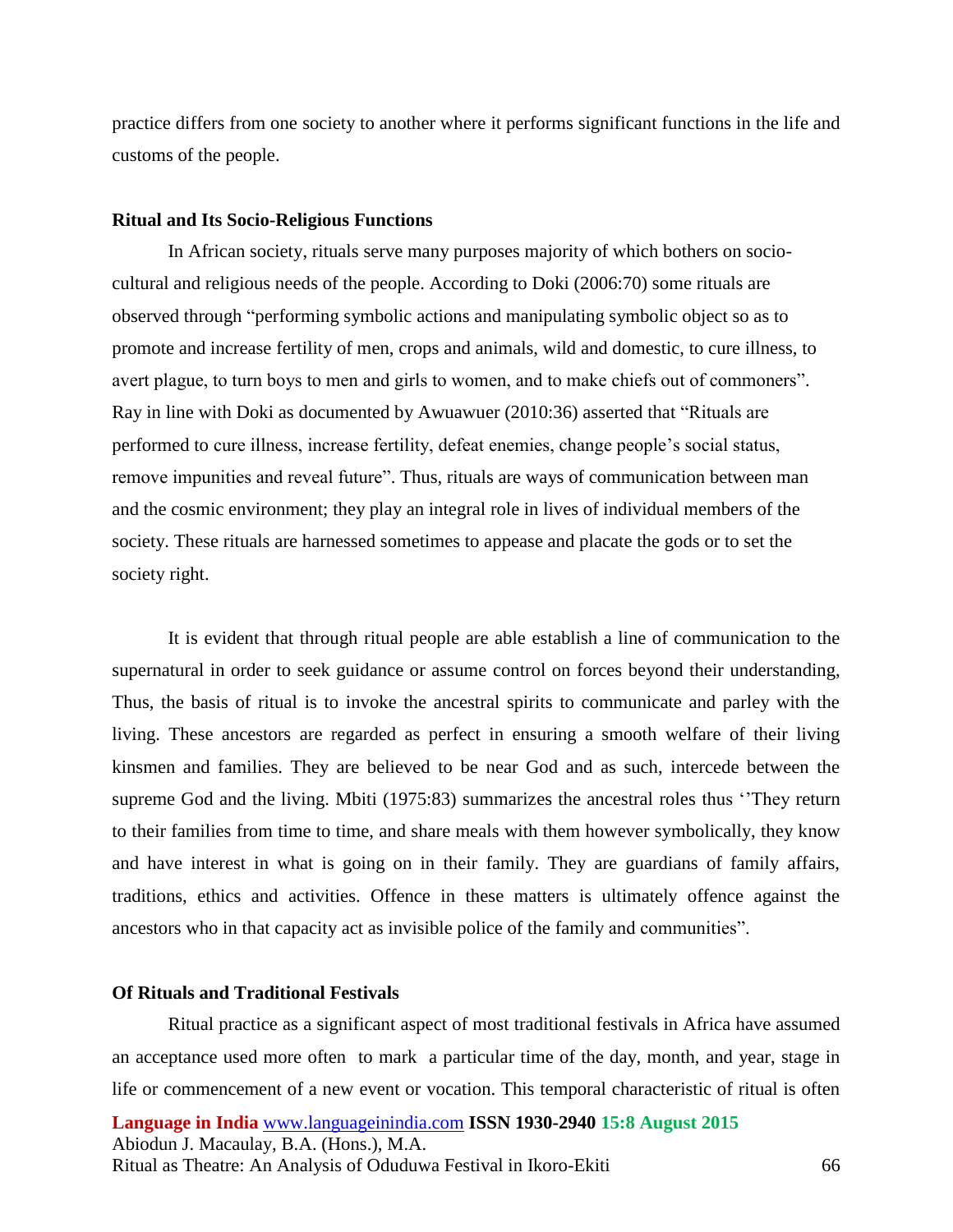called "sacred time" to be performed in a designated location called "sacred space". Just like dramatic performance, time and place are essential features of ritual action, and both mark a specific orientation or setting for ritual. The shape, spatial orientation, and location of the ritual setting are essential features of the semantics of ritual action. Time and space, whether a plot of ground or a magnificent temple are ritually created and become in turn the context for other rituals.

Ritual festivals not only created sacred times that define the calendar and occur throughout the year, intersecting with ordinary time, they also establish the designated places that localize the sacred in the midst of ordinary space. Sometimes, these are places of natural beauty or imposing power such as mountains, caves or rivers. They may be sites that commemorate great religious events of the past. Sometimes, they are places where miraculous spiritual appearances are believed to have occurred. Sometimes the act of building a sacred place occur each time the rite is performed and is thus part of the ritual itself. The use of space reveals a great deal about a religious world view. It is popularization of these rituals that has placed their mundane aspects higher than esoteric, not really from the point of view of the ritual priests but in terms of the mass turn-outs of participants and spectators. This popularization has also been responsible for most rituals becoming entertainment today while others at various stages of imbibing the entertainment culture.

Bakary (1972:14) sums up that "In Africa, theatrical performances are regulated by the seasonal calendar and the days appointed for the festivals. The performance can sometimes translate itself into action; it is closely inter-woven with rituals". Ritual in its action thus, can be observed as verbal as well as non-verbal communication. Hans as cited by Awuawuer (2010:39- 40) on the paralinguistic aspect of ritual holds that "A complete analysis of ritual would also include its relation to art and the specific objects used in ritual dress. All of these components are found in ritual contexts, and all of them are non-verbal in structure and meaning. When particular ritual object, dances, gestures, music and dress are included in the study of ritual behavior far exceed any one description or explanation of ritual man"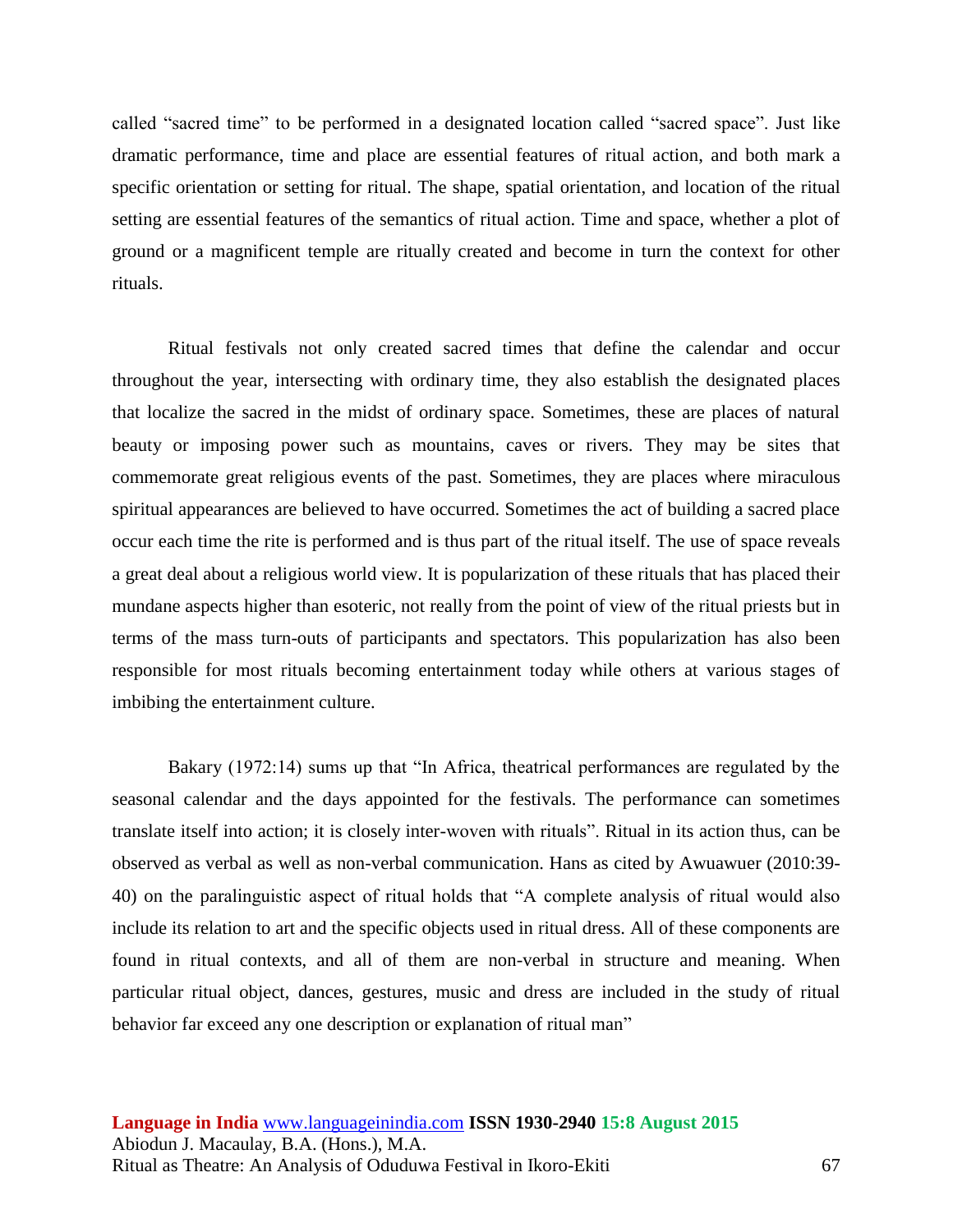In analyzing ritual as a module of religion, one could see ritual as a symbolic expression of religious convictions that are usually performed at traditionally prescribed times. Such activities as prayers, recitations, sacrifices, exorcism, dancing, feasting and feast often play an important part in religious rituals. To this end Traore (1970:113) maintains that "Religiosity is an essential aspect of life in Africa". Therefore, the learning of rituals is a resume of life, and that ritual becomes a theatrical ceremony and myth takes dramatic form, actors become characters through disguise: they feel that they are other people, the festival easily turns into a dramatic production"

Thus, ritual is a form of communication in its own right involving performance and symbolic bodily actions, displayed in a tangible, visible way. These actions have power to focus experience and thus function to intensify the sense of the sacred. Ritual can be as simple as bowing one's head or praying before a meal, chanting s certain phrase, or removing footwear before entering a particular place. At the other extreme, they can involve intricate ceremonies performed by teams of priests and lasting for a long period. Rituals reveal the sacred through specific, symbolic actions and objects including processions (stage picture), special clothing (costume), special sound (language) – for example, chanting – or silences, masks, and symbolic objects (props). Some religions use rituals to create effect, while others assign them a lesser role, and where ritual is central, there is usually priesthood (the protagonist). This affirms that ritual performance in Africa is a justification to the worshipper's potency in their faith in the religion, which also projects a sense of common front that assures believers in their personal safety.

#### **Ritual as Important Aspect of Theatre**

In general, theatre is an activity in which an actor takes a role other than himself and through mime, speech, songs and dance movements conveys or communicates a message to an audience. In essence, indigenous African theatre is rooted in the day-to-day part activities of the African man. It is part and parcel of the whole conception of existence, and it is essentially a communal activity. These qualities differ considerably from western forms of theatre where the proscenium arch, exclusive set, lighting and the individual ownership of theatrical productions, constitute the dominant characteristics of theatre.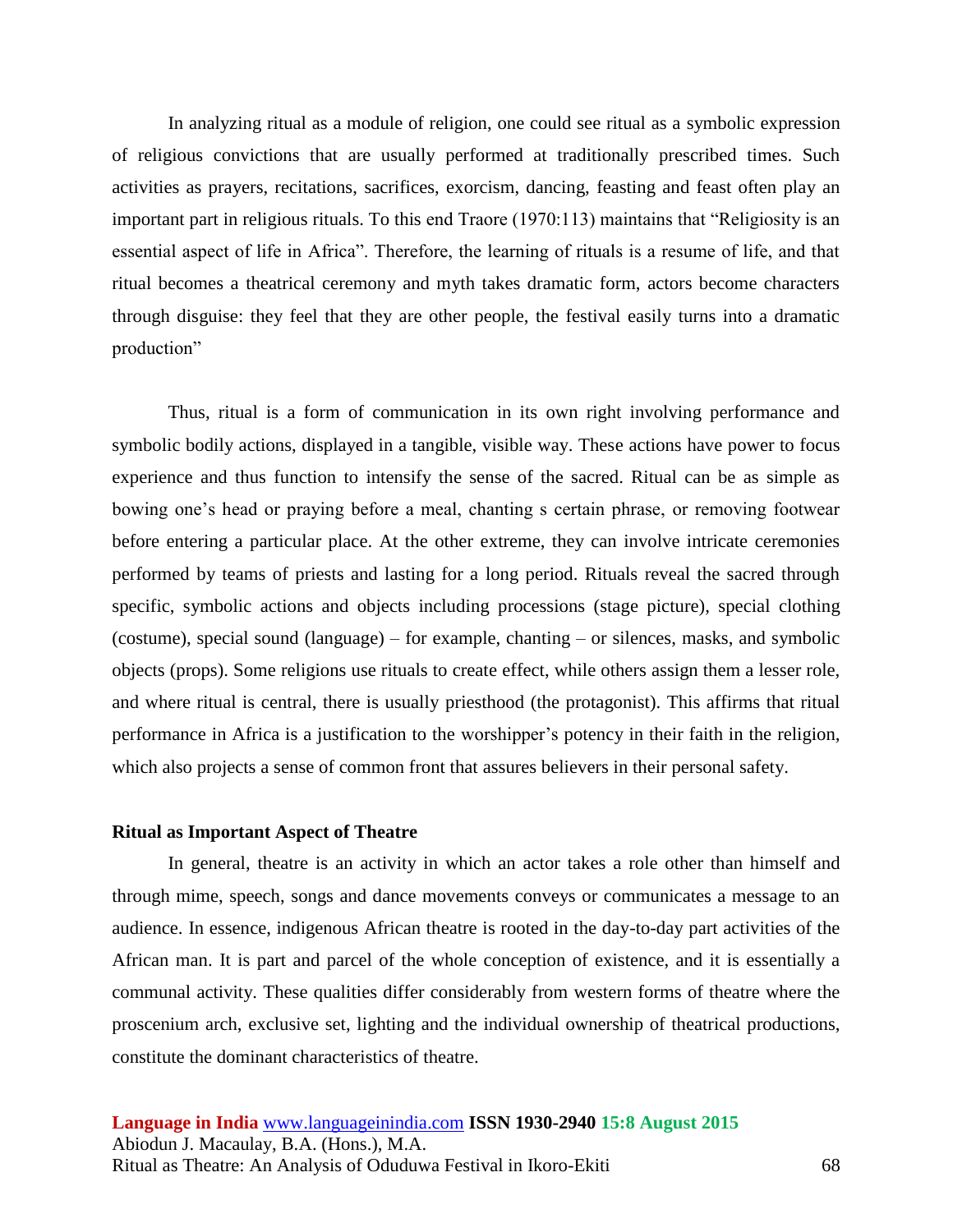African traditional theatre, because of its dynamic nature, and the fact that it is a product of a living culture, is able to evolve some few performances even in the post-colonial time. Such performances, for their form and function are synonymous to the pre-colonial theatre and are still regarded as traditional. Hence, traditional performances may have some given stages of the whole process as sacred rituals performances and ritual festival performances. And it is possible to have sacred ritual performances outside the festival period because the sacred part is a unit of itself. In his own classification Doki (2006:9-10) states that "Ritual performances embrace all the rites connected with a ceremony, there is rite of baptism, and others are rite of communion and burial rites. Ritual in other words is the way a religious activity is carried out. It also implies ceremonial observances in one sense. This is because we have ceremonial events that have become remarkable with special calendar days of the year, especially among traditional Africans. New Yam festival, for example, is a ceremony carried out with intensive activities such as dances, music and feasting as mark of jubilation over the arrival of the new yam from the land of the gods".

In another perspective, African traditional theatre according to Awuarwuer (2010:28) can be classified into seven general categories: "(1) Simple enactment (2) ritual and ritualized enactment, (3) story-telling (4) spirit-cult enactments (5) masquerade and masquerade enactments (6) ceremonial performances (7) comedies". Clark in the same vein summarizes Kirk's classification into two "The sacred and the secular, and even the sacred is sub-categorized into ancestral or myth plays and the other which are masquerades or plays by age groups and cults". Ogunbiyi has by expansion identified three types of traditional African theatre practice; "The sacred ritual performances, the ritual festival performances and deritualizing performances". The focus of this performance is religious. To Dotun (2003:8) "In the deritualized performances, the ritual and cultic functions are absent or relegated to the very remote background. In the ritual festival performances, however, both the religio-cultic and aesthetic functions have equal emphasis. The performance of sacred ritual is also usually restricted to secluded places with only initiates as audience. The remaining three categories are performed in the open audience.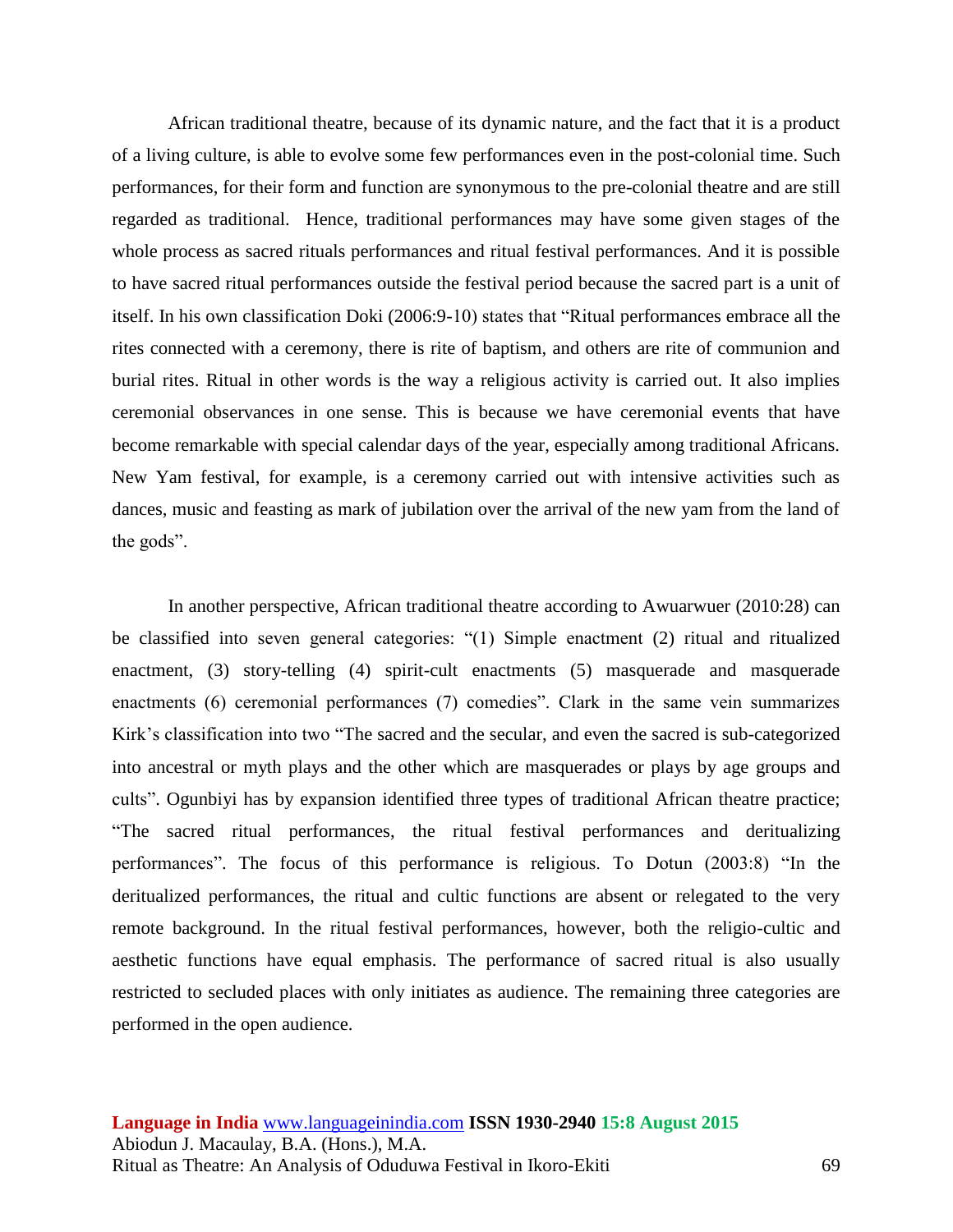The contrast in both classifications is a matter of semantics and defense. The sacred and the ritual (Clark and Doki respectively) are those which are ritualistic, as the people seek to get protection and be purged of spiritual afflictions. Hence, only initiates are allowed as partakers, while the secular and festival aspect take care of the socio-political system of the people, reaffirming their socio-political aspirations cum – entertainment by communication their feelings which take care of their needs. It is important to note that sacred/ritual and secular/festival performances form the main parts of African traditional theatre. Hence, the same traditional festival may have some given stages of the whole process as sacred ritual performances and others as ritual festival performances, according to Dotun (2003: 7).

All societies in Africa organize festivals that are emblematic of both sacred and secular performances. These festivals have a great potency of adaptability to the emerging trends in the theatre practice where most Nigerian theatre practitioners draw their sources. This makes the Nigerian dramatist a self-made man who found himself in the environment in which he was born - the ritual ceremony, the ritual priest and communal life. For example "Ogunde drew his inspiration and urge from the Egungun festival as exemplified by his identification with the conventional theatre practice of the Alarinjo theatre" (Adedeji 1981:224) and by convention, the efficacies notwithstanding, the ritual or the festival is theatre in itself, even if removed within the cultural context in which it exists. Therefore, two types of places for performances can be postulated for the indigenous theatre performances. They are the secluded or private and the open or public places of performance. Again, two kinds of audience that also exist in relation to the kinds of performance places are the restricted or private and public or general audience. The private audience is made up of the initiates while non-initiates and initiates constitute the public or the general audience.

**Language in India** [www.languageinindia.com](http://www.languageinindia.com/) **ISSN 1930-2940 15:8 August 2015** In Africa when sacred ritual performance is enacted in an open place, it is usually done in the dead of the night when people are sleeping. A curfew may also be declared to prevent members of the public audience who are not initiates from seeing such performances. The sacred aspect of African performances takes into consideration the sanctity of the culture of the people and therefore lay emphasis on spectacle rather than dramatic sketches. The open secular or profane performance is usually located in the market place, community square, frontage of the

Abiodun J. Macaulay, B.A. (Hons.), M.A.

Ritual as Theatre: An Analysis of Oduduwa Festival in Ikoro-Ekiti 70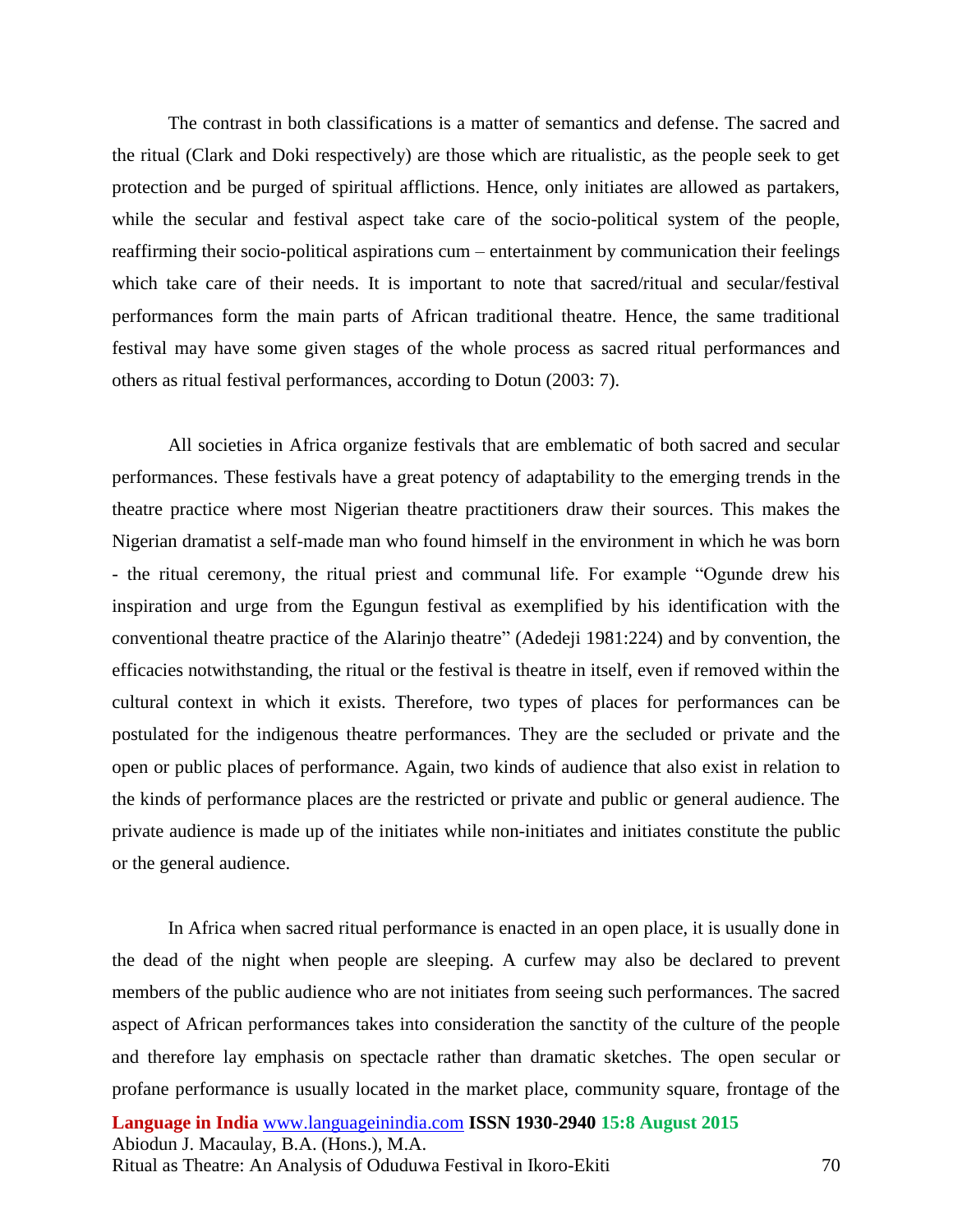palace, houses of an important member of the community etc. for the consumption of the public; both initiates and non-initiates. Among the Yoruba according to Ogunba (1978 :54) such special locations are regarded as "Ibi ti ile ti loju" (where eyes of the earth are). The secular aspects of the traditional performances did away with the religious and concentrated on the creation of popular theatre. And the most common arrangement in a traditional place of performance is circular arena where the audience surrounds the performers who are in the centre.

To maintain order during performance some members of the audience may caution others to keep silent. Ogunba goes further  $(62 - 66)$  "There are two ways of delineating performance area and thereby maintaining order. First are the physical devices such as the use of strong rope to restrain the audience from moving near the performers, as is done in Olua festival and the use of whips, as is practiced in many Nigerian masquerade traditions. … The second is the use of metaphysical means such as sprinkling of magical liquid or corrosive objects which spectators dare not stop to avoid been harmed." Moreover, rules or more properly taboos are also set and put in place. A common example is that the costume of the masquerade or another performer may not be touched.

#### **Oduduwa Festival: Origin and Historical Background**

Tradition and history has it that Oduduwa lived and died at Ile-Ife. After his death he was made a deity, as it is the belief of Yoruba people to worship the spirit of the dead, believing that prayers offered at the grave of deceased ancestors are potent to procure temporary blessings. So also the spirit of Oduduwa was worshipped by his children and people of the town in order to offer prayers to him according to their request because Oduduwa was regarded as the "God-sent" and the father of the entire Yoruba race. (This brought about the saying *Yoruba omo Oodua*), i.e., Yoruba the children of Oduduwa, and it was believed that his spirit lives forever to intercede for his people. This is why all succeeding Yoruba kings on their accession and before coronation are expected to send to perform acts of worship at the grave of Oduduwa and to receive the benediction of the priest.

**Language in India** [www.languageinindia.com](http://www.languageinindia.com/) **ISSN 1930-2940 15:8 August 2015** Abiodun J. Macaulay, B.A. (Hons.), M.A. Ritual as Theatre: An Analysis of Oduduwa Festival in Ikoro-Ekiti 71 After the death of Oduduwa, and as the population continued to increase, people started migrating to other places to settle, hence the first set of people to migrate were the children of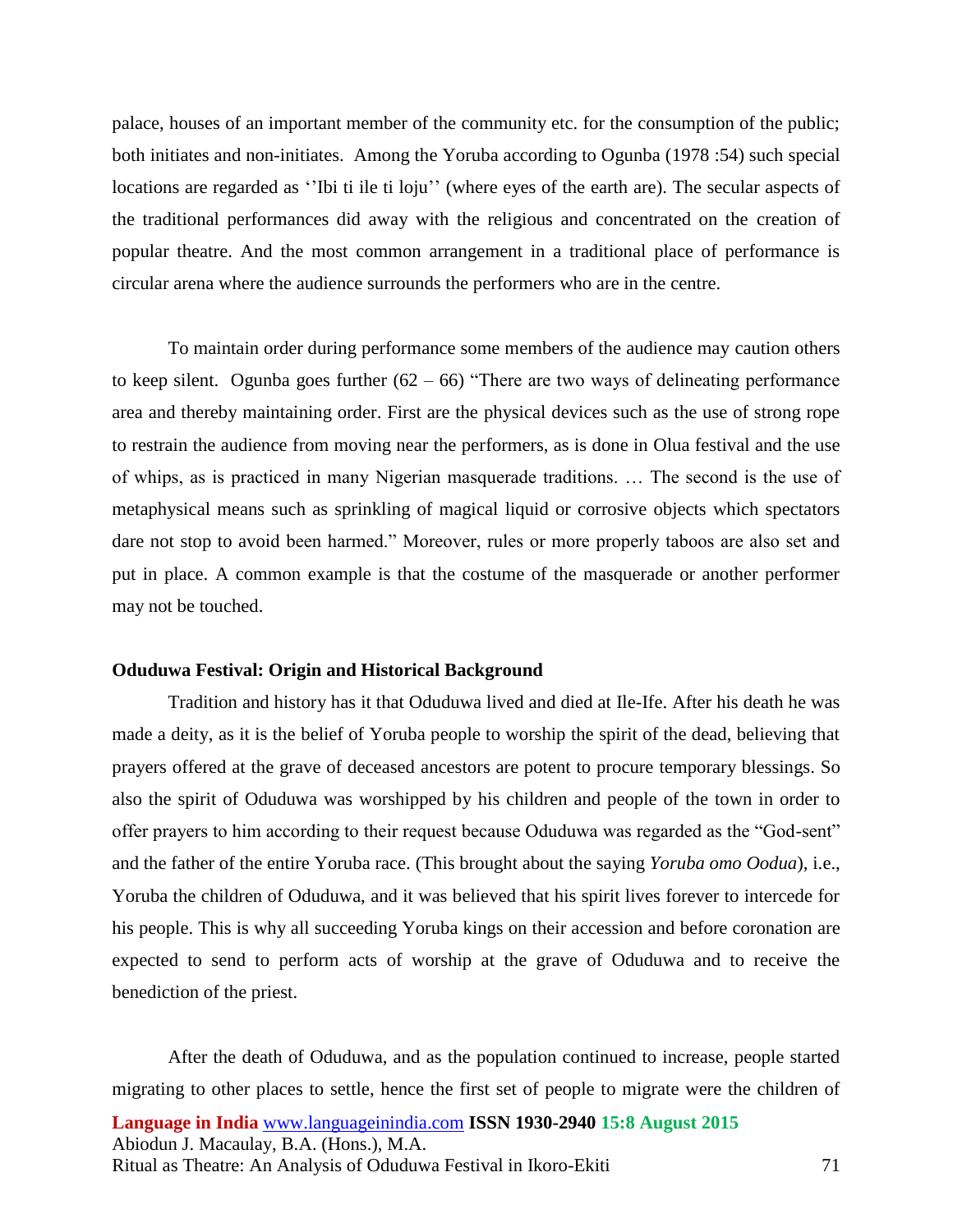Oduduwa, (The seven princes and princess) that Okanbi his eldest son left behind, and from them sprang the various ethnic groups in Yorubaland. His first-born was said to be a princess who became the mother of Olowu, also the second child who became the mother of Alaketu. Thus we have: the Olowu of Owu, the Alaketu of Ketu ,the Oba of Benin ,the Orangun of Ila the Onisabe of Isabe, the Olupopo of Popo and the Oranmiyan of Oyo.

These princes and princess not only became the founder and the first king of their towns, they also became first crowned heads (The kings who wore the original crowns) in Yorubaland, and of all the princes, Oranmiyan was the youngest, but eventually became the richest and most renowned of them all. This was how the children and the grand children of Oduduwa began to spread out to find other Yoruba towns and cities that we have in Yorubaland today. Thus, we also have the ethnic groups such as the Egba, Ijebu, Ekiti, Ijesa, Ondo, etc. that all trace their origin from Oduduwa and the city of Ile-Ife.

As people spread out, they took along with them their religion which was mainly paganism at that time. i.e., the act of worshipping idols (gods and goddess) which they term "Orisa" even though Yoruba believe in Olodumare (The maker of heaven and earth) they find him too exalted to concern Himself directly with men and their affairs, so they admit the existence of many gods and goddess, as intermediaries (the orisas). Hence the worshipping of Egungun (the spirit of the dead/ancestors) Orisala/Obatala (to whom they ascribed creative powers), Ori (head – god of fate), Ogun (god of iron), Esu (author of all evil) and including Oduduwa (the deified ancestor, who is also recognized as the goddess of the earth). Apart from occasional sacrifices to these idols they also celebrate annual festivals in honour of them. That is the time of merriment, a special time in the year to appease to the gods, to offer sacrifices, to give thanks or show appreciations for the help rendered them in the past year and for his continual guidance.

**Language in India** [www.languageinindia.com](http://www.languageinindia.com/) **ISSN 1930-2940 15:8 August 2015** Abiodun J. Macaulay, B.A. (Hons.), M.A. Ritual as Theatre: An Analysis of Oduduwa Festival in Ikoro-Ekiti 72 Thus, Oduduwa deity among other dieties spread from Ile-ife to every other parts of Yorubaland especially Oyo Alaafin and Ado-Odo in Egbado. The people of Idofin who are kith and kin of the Egbado people brought along Oduduwa deity to Igbo-Ora. Similarly, the people of Ilero, and Oyo North also got the idea of Oduduwa from Oyo township. Apart from the places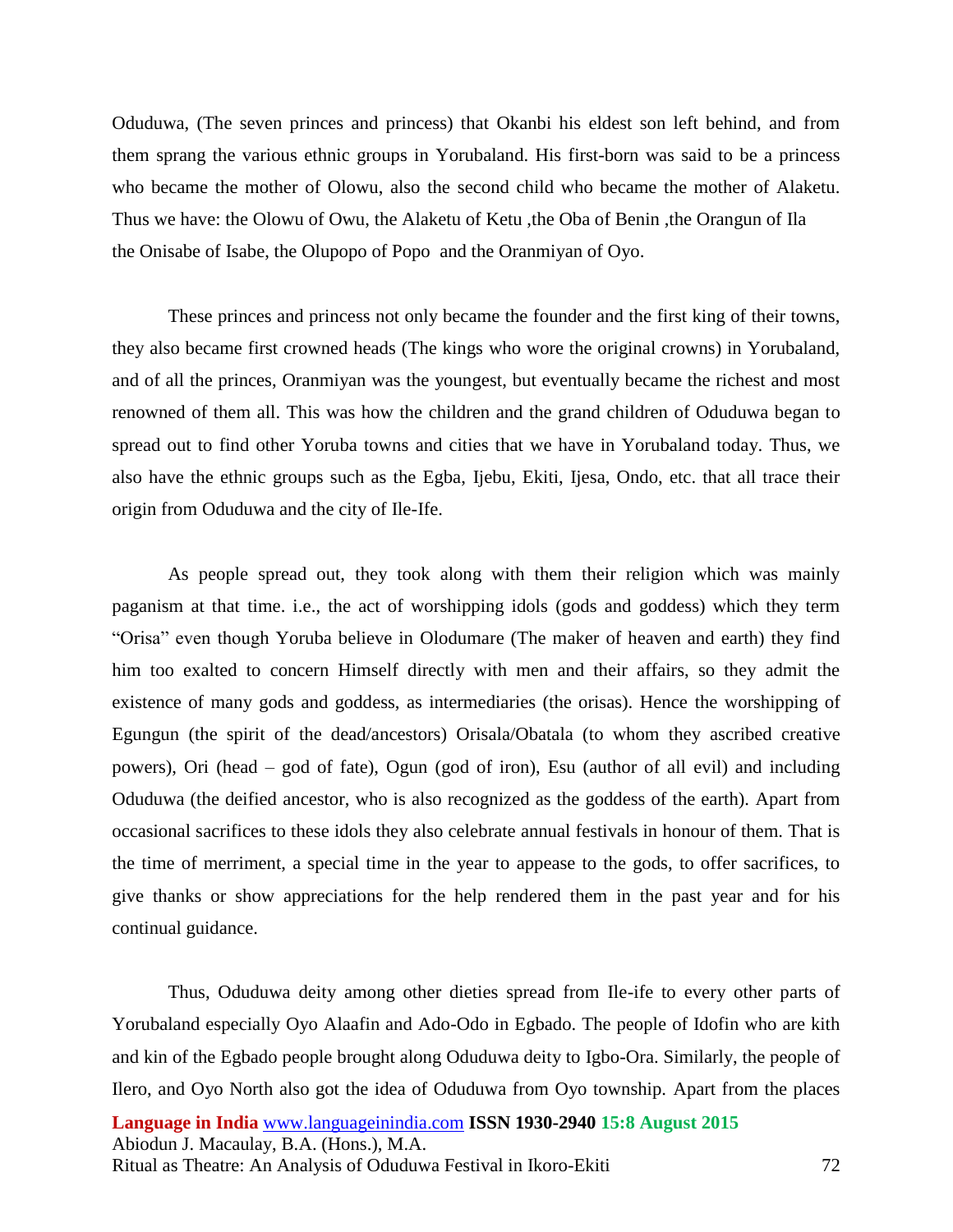mentioned above the worship of Oduduwa deity also spread out to some towns in Ekitiland such as Ijero, otun, Ilokuno, Iloro, Ekanmeje and Ikoro-Ekiti (which is the focus of this work). It is also important to note that the names given to the festival of Oduduwa deity differ from place to place. For instance: in Ile-Ife, it is referred to as Olojo festival, in Iloro-Ekiti, it is called Iyangede festival, it is referred to as Olua festival in Ilkunro-Ekiti and Ogboye festival in Otun-Ekiti, but in Ikoro-Ekiti, it is called Oduduwa festival.

### *Ikoro-Ekiti: The Town, the People and Oduduwa*

Ikoro-Ekiti, according to history, was founded by three men and a dog. These men were hunters from afar who settled permanently on the land while people from the neighbouring towns and villages came to join them. As people came from near and far to settle in Ikoro, their various gods were not left out. In other words, they came with their gods and goddesses. It was said that sometimes a god or goddess might visit them to help them during wars and thereby stay with them permanently. Such was the case with the River goddess called "Olobe" that is worshipped up till today by Ikoro people. Other deities that are worshipped include: Obatala/Orisa-nla, Egungun, Orisa oko (the goddess of the land), Sango (god of thunder), Ogun (god of iron), Osun, (goddess of the river) etc, including Oduduwa, which is our focus.

According to Omoboye Macaulay who was the "Eye lori" of Oduduwa meaning the mother of Oduduwa and who hailed from the Oduduwa custodian family, her father's elder brother, Arapate, brought Oduduwa deity to Ikoro from Ile-ife a long time ago. After the death of the first set of people that brought the deity, people no longer involved themselves in promoting Oduduwa festival in the town. Though there was no continuity in the festival yet people that had benefited from the festival one time or the other and those that still believed in the deity come to offer sacrifices from time to time at the shrine of the deity.

This was the situation of things with Oduduwa festival in the town until the time of Chief Owanikin Ayo when the spirit of the deity descended on him about fifty years ago when he was still a school boy. Chief Owanikin Ayo (now the chief priest of Oduduwa deity in the town) had then continued with Oduduwa festival in Ikoro-Ekiti every year and up till now there has been no set-back. Oduduwa festival has now become one of the most cherished festivals in the town, and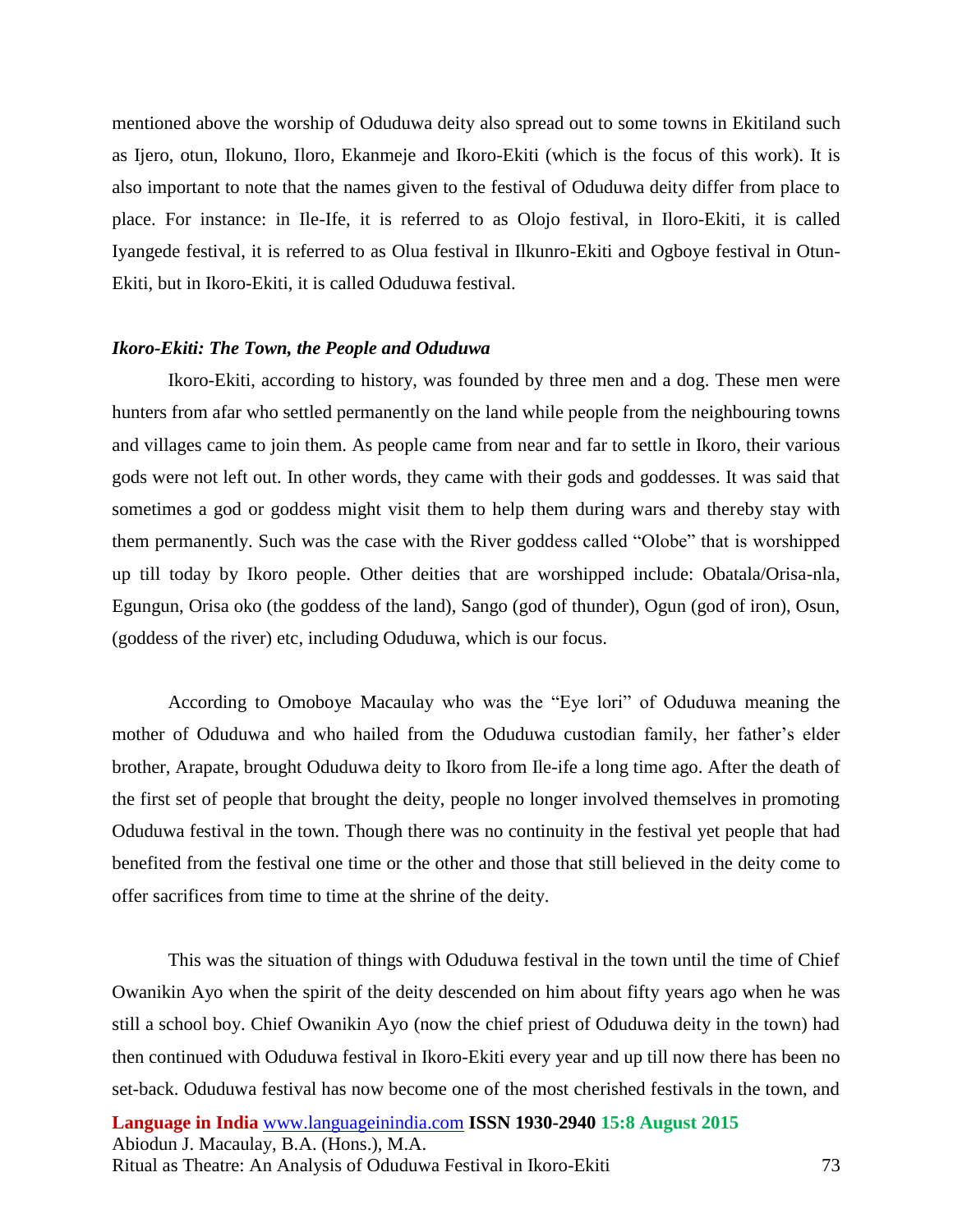in fact, it has gone beyond the town to other neighbouring towns and villages even now people come from every nook and corner of the country to witness and worship at the Oduduwa shrine during the annual festival in Ikoro-Ekiti.

#### **Oduduwa Festival: Performance of Rituals**

The festival is usually opened with a ritual early in the morning in front of the Chief Priest's house, before moving to the family house. During the rituals, the "Yeye Okin" would use salt to make a circle on the ground (though initially common ashes were used but today, it is salt that is used). Inside this salt-circled, they would put a special kolanut called "oloju merin'' (four lobes). After this, they would pour water on the kolanut. This is when all the devotees would come around to offer prayers to the deity. They would thank him for the past blessings and tell him whatever they want him to do for them in the next season. Below is an example of what they say:

"A tun de l'odun – in o (We are here again this year) A dupe oore tesi o (We thank you for last year's help) O mo tu e ro tia lodun-in o (Come and be with us again this year) Koo pe se eo, koo pese omo (Provide us with money and children) Keero kan-an e baa sodun (the visitors that are celebrating with us) Kan-an pada dele layo …" (Let them get home in peace)

After they might have finished saying whatever they want the deity to do for them, the "Yeye-Okin" would then take the kola and break it into four and cast them on the ground to see whether the deity has accepted their request. Definitely, if two of the lobes should face downwards and the remaining two face upwards, then their prayers have been accepted, then they can proceed but if the lobes place otherwise, which signifies a rejection of the offer by the deity, they continue casting the kolanut until they find out why the deity is rejecting the kolanut and they would perform the necessary sacrifices. If the lobes should place alright then they would shout for joy and say: "*Obi yan, Obi mo yan o*" (The deity has accepted the kola). That is, the prayer or request has been accepted and answered .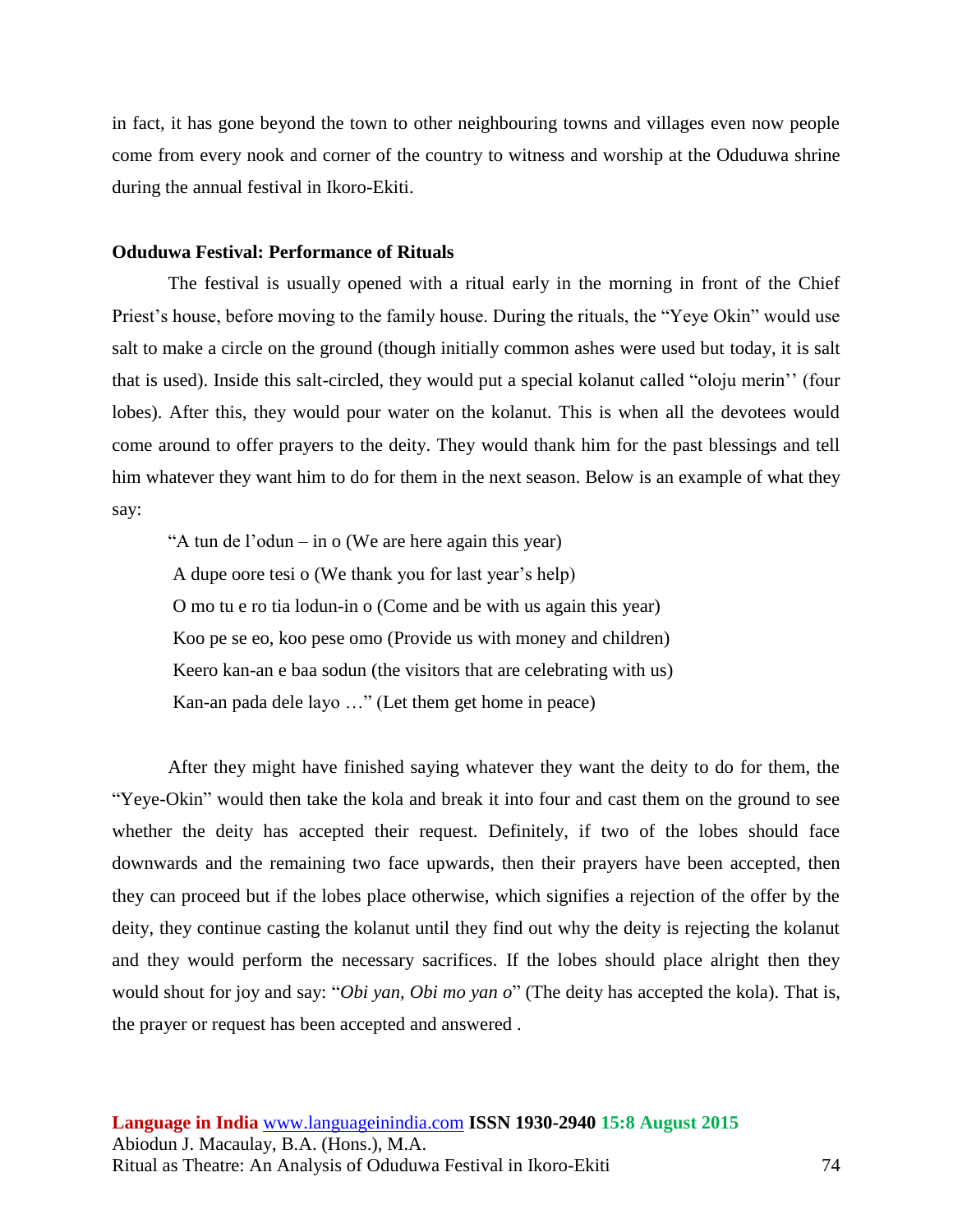#### **The Performance**

The celebration and performance of Oduduwa festival is for a duration of seven days while the activities that takes place daily is highlighted as follows:

#### *Day One*

The first day of this festival is called the "Itepe day". This is the day the chief Priest would move from his own personal house to the family house where the alter room for the deity is. The festival takes place there from the first to the last day of the festival. On the eve of this "Itepe day" there would be merriment in the house of the chief Priest whereby the devotees and the whole household would not sleep throughout the night. Some women would engage themselves in the frying of "akara" (baked beans) throughout the night while some would be busy packing the luggage that would be taken along to the family house the following morning. Usually, the luggage would be for the chief priest, and it will contain everything needed for the seven days that the festival would last. The frying of "akara" on the other hand will be in two sessions. The first is for the people who are present, while the second section is the special one meant to be carried along the following morning. It is called "akara itepe". While frying this second set, there must be no talking, from the beginning to the end of the frying, but both frying sections take place between 7.00pm in the evening and 4.00am in the following morning. After this, the "akara itepe" would be packed in a big calabash and wrapped with a white cloth by Yeye Okin. It is ready for the "Arunpe" who would then carry the "akara itepe" during the procession to the deity's palace. Even when everything is ready, they would still not set out until the early morning ritual is performed. Immediately after the ritual, before six O'clock in the morning, they are set to go. The "Arunpe" would lead the procession, followed by people carrying the luggage. The chief Priest of the deity then follows with the other devotees, singing and dancing in front of the drummers.

The Chief Priest's mode of dressing at this time is simple as he appears in a simple native dress called "buba and soro" with a cap and shoes on his feet and also a strip of white cloth hung on his shoulders. He would hold a staff of office called "Orere" which he uses to bless people and mark his way. The procession would last about two to three hours before reaching the deity's palace which is still within the town. As they come, the devotees would be chorusing at intervals: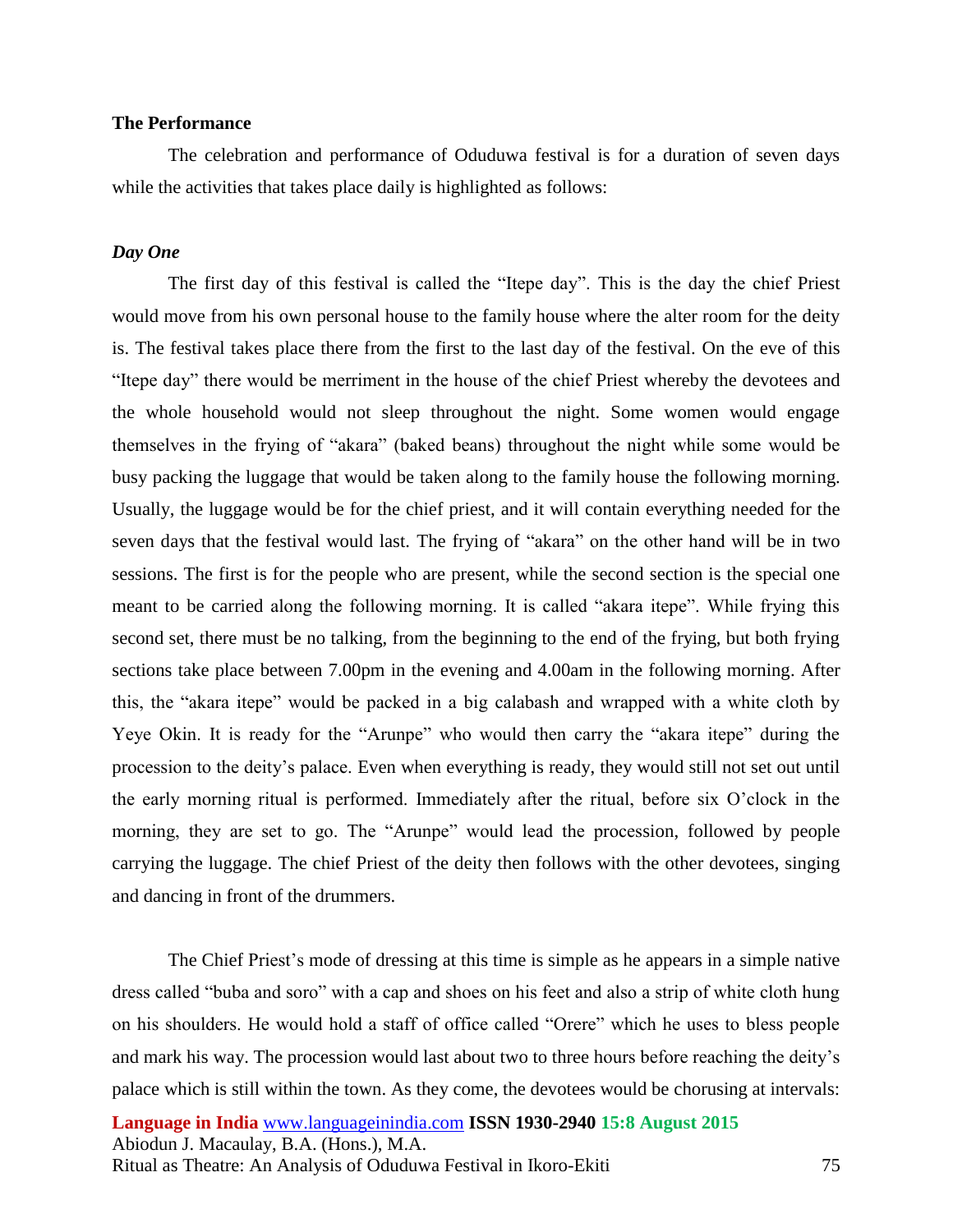#### *"*Oo di o"

They also chant to praise the deity as follows: "Olori Alade (Head of all kings) Ajiwajiwa ileke (With dangling beads) Oloja an mokuku na (The owner of the market operates at night) Kan-an mo rihoho ayaba (So that the nakedness of the queen is concealed)

On getting to the house, it is the "Arunpe" that would first enter, but this normally takes some time because the spirit must have descended on her, making it difficult for her to walk faster. As soon as she enters, others would follow. Then, the chief Priest would come out later to dance in his white costumes and enter the house again. This thus, marks the end of the ceremony for the first day. The "akara itepe" is later shared among the devotees and people present.

#### *Day Two*

The major ceremony on the second day is the fetching of water for the Oduduwa deity and the other deities. Before proceeding to the stream at the outskirt of the town, "Yeye Okin" would wrap the three pots that are going to be used in fetching the water with white sheets. There are two iron pots and one clay pot, which are just small and light pots. The three pot-carriers must also get themselves prepared in their white outfit. The first pot carrier is called "Oloru baba".

The second carrier is called "Oloru Osun" and the third carrier is called "Oloru Agbe".

**Language in India** [www.languageinindia.com](http://www.languageinindia.com/) **ISSN 1930-2940 15:8 August 2015** The procession to the stream led by the "Oloodo" would begin at about three to four O'clock in the evening. Some devotees would also carry plenty of pap and "Ekuru" while others would just follow them. At the stream, the "Oloodo" would perform the ritual. She first collect her staff of office in one place, then collects the sacrificial items, two kolanuts (olojumerin), a hen, a pap and "Ekuru" which she offers to the deity at the stream. Apart from this, any of the three pot-carriers or any of the devotees that had pledged a hen for sacrifice would also bring their pledges which are also offered. Then, there would be the casting of the kolanuts. After the ritual, the remaining pap and "Ekuru" are shared among the women and children of the

Abiodun J. Macaulay, B.A. (Hons.), M.A.

Ritual as Theatre: An Analysis of Oduduwa Festival in Ikoro-Ekiti 76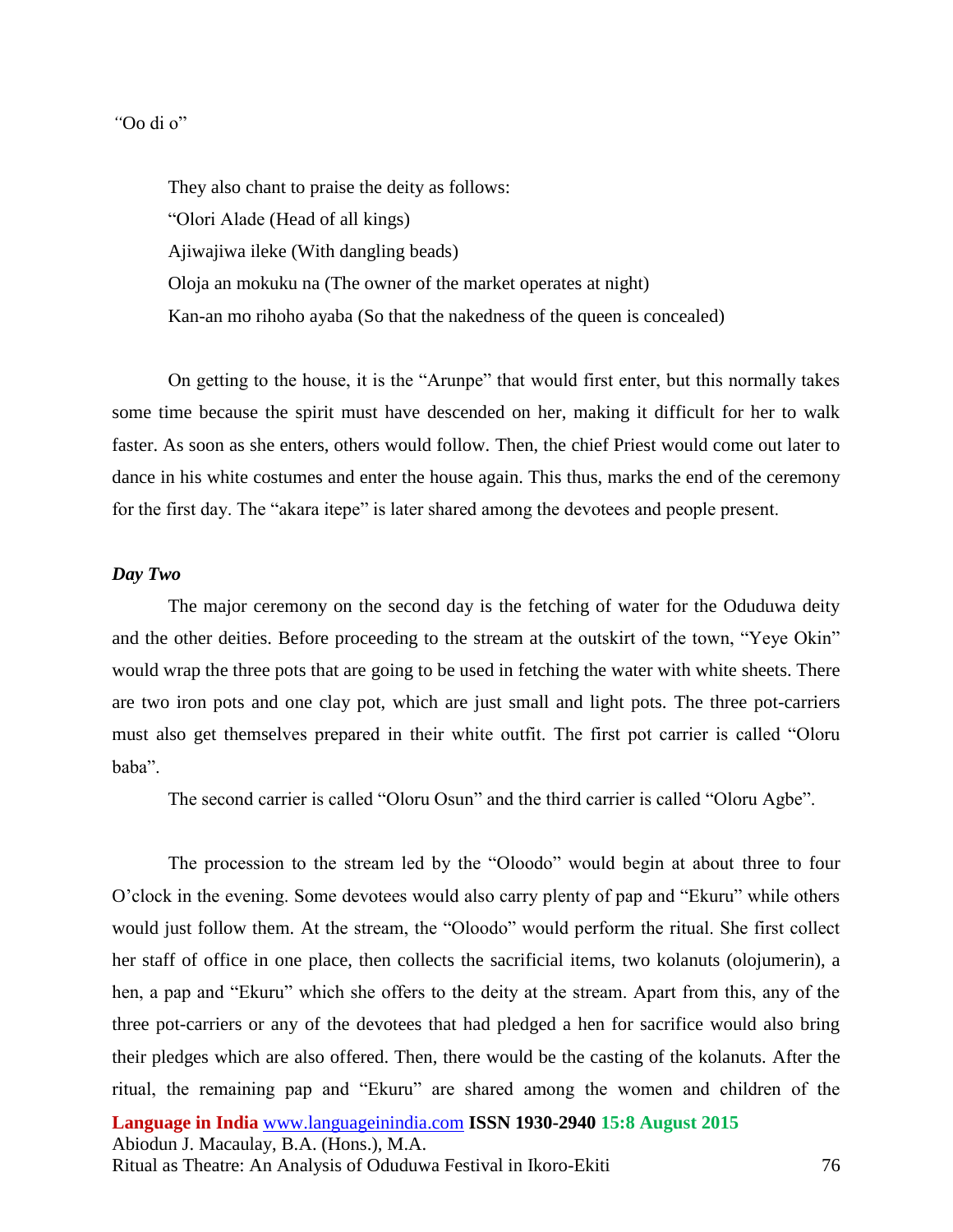household and the other devotees of other deities that are present and they would eat and make merry.

After eating, the "Oloodo" would then peg a white cloth at the entrance of the stream; she then unwraps the pots and fetches the water inside. At that juncture, they are ready to come back home. Before they enter the town, the traditional native bell carrier called "olomo" would run to inform the chief Priest of the deity who now comes out in white outfit with a crown on his head to meet them. Then, there would be singing and dancing towards the house. On getting home, the water carriers enter the house while the chief Priest led by Obalufon and Orisaala dance to the Orisaala's shrine which is not far from the Oduduwa's palace. He then dances round the shrine three times before coming home. This is because of the age-long connection between Oduduwa and Orisanla.

#### *Day Three*

The third day is mainly for the celebration of the fetching of the deity's water, which they celebrate to show that the body is cool, and that it is well with the devotees, and there is dancing and merriment. Some people believed that there are two hundred and one deities in the Yorubaland, and that on this day, all the two hundred and one deities must be present to celebrate with Oduduwa. Therefore, during the celebration, there would be two hundred and one songs to be song, each for each of the two hundred and one deities. As they change songs, so also the drum beat changes, an as they sing, all the devotees of the other deities such as Ogun, Sango, Oya, Obatala, Osun, Orisa oko, Esu, Egungun, etc much rise to dance to the tune of their particular song.

Similarly, when Oduduwa's song is being sung, the chief Priest of the deity also comes out to dance. One of the songs for Oduduwa for this occasion goes thus.

Solo: Ulu Ulu Ufe Yesii gbodo wi kaa mo joo(Who say we shouldn't dance to the drums of Ife) ALL: Yoyo Lufe, Ufe yoyo (Multitudes in Ife)

SOLO: Ejio loni o (Olojo is dancing today)

**Language in India** [www.languageinindia.com](http://www.languageinindia.com/) **ISSN 1930-2940 15:8 August 2015** Abiodun J. Macaulay, B.A. (Hons.), M.A. Ritual as Theatre: An Analysis of Oduduwa Festival in Ikoro-Ekiti 77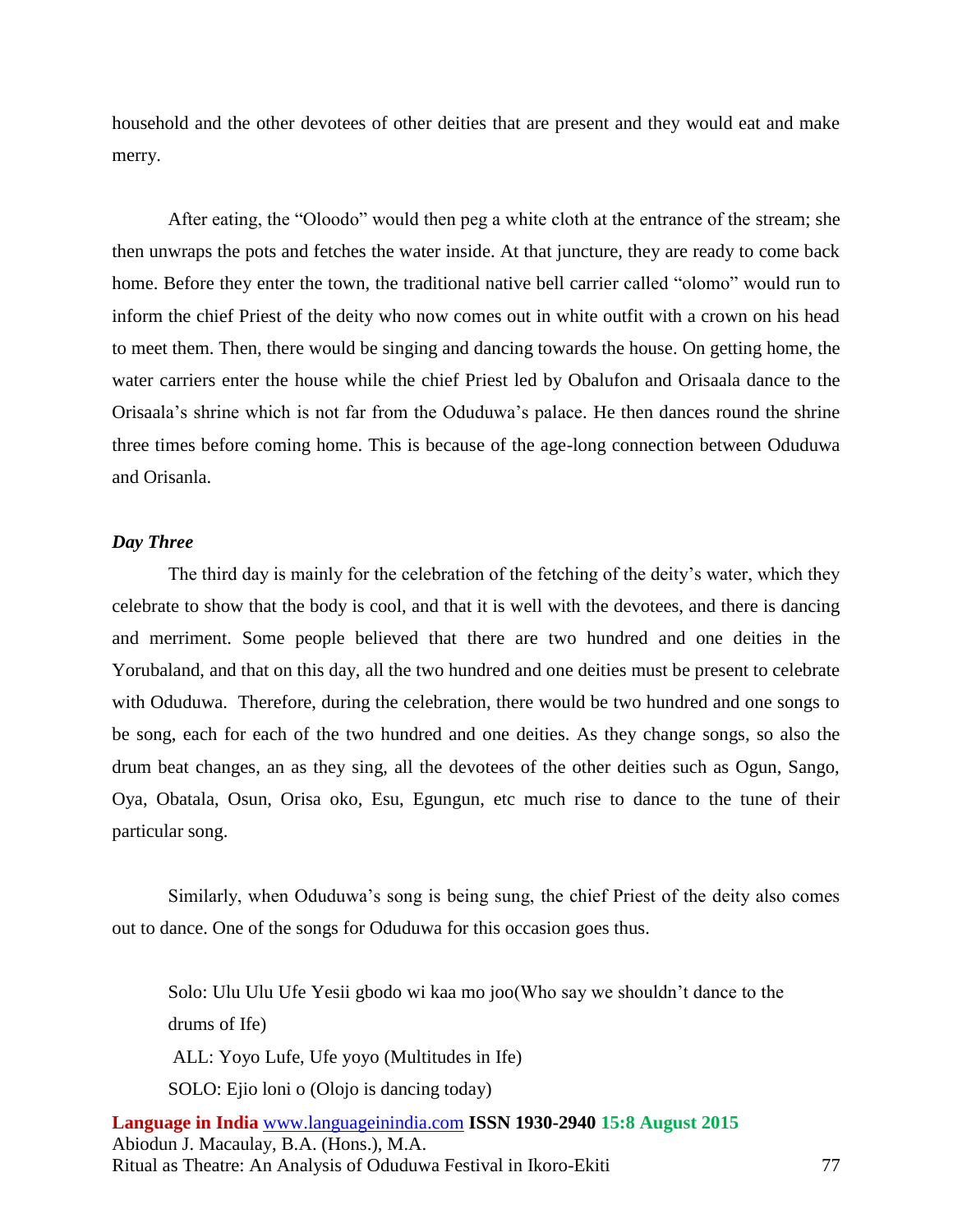ALL: Yoyo lufe, ufe yoyo (Multitudes of Ife) SOLO: Ogun i komo ula (War doesn't affect Ila's citizen) ALL: Obara etura, e jogun peyinde…." ( Obara etura, disease, go back)

#### *Day Four*

The major ceremony for the fourth day is for the Priest of Oduduwa deity to go to the Oba's palace to pray for the king and his entire populace. On this fourth day, he would go to the king, sit on the throne together with him, crown on their heads and also come out to dance together in front of the palace to offer all the necessary rituals and prayers before leaving the palace with the people of the town singing and dancing.

#### *Days Five and Six*

The fifth and sixth days have been set apart for thanksgiving and receiving sacrifices from the people. This is because at the festival every year, people come from every nook and cranny of the country and even abroad to seek the face of the deity for one help or the other. These include sick people looking for healing or good health, barren women seeking for children, workers looking for promotion etc with a vow that should the deity grant their request they should come and show their appreciation in the following festival period. On these two days, such people must come to fulfill their promise. The chief Priest of the deity would sit in the inner chamber of the house and people would be coming with their different types of sacrificial items to show their appreciation. The chief Priest would collect the items brought and bless them. Those that have not received answers to their petitions would also come to know the reason for it. It is important that the reason must be traced to know what they should do to overcome their problems. In short, these two days are meant for thanksgiving for those that have received solutions to their problems, problem solving for those bringing theirs for the first time and redeeming of pledges by people concerned. These sacrifices are offered to Oduduwa deity.

#### *Day Seven*

The seventh day is the last day of the festival when all activities would be brought to an end. It is the greatest day of all other days. It is the happiest day for all the devotees and the most colourful day throughout the town of Ikoro-Ekiti. Devotees of the other deities such as Obatala,

**Language in India** [www.languageinindia.com](http://www.languageinindia.com/) **ISSN 1930-2940 15:8 August 2015** Abiodun J. Macaulay, B.A. (Hons.), M.A. Ritual as Theatre: An Analysis of Oduduwa Festival in Ikoro-Ekiti 78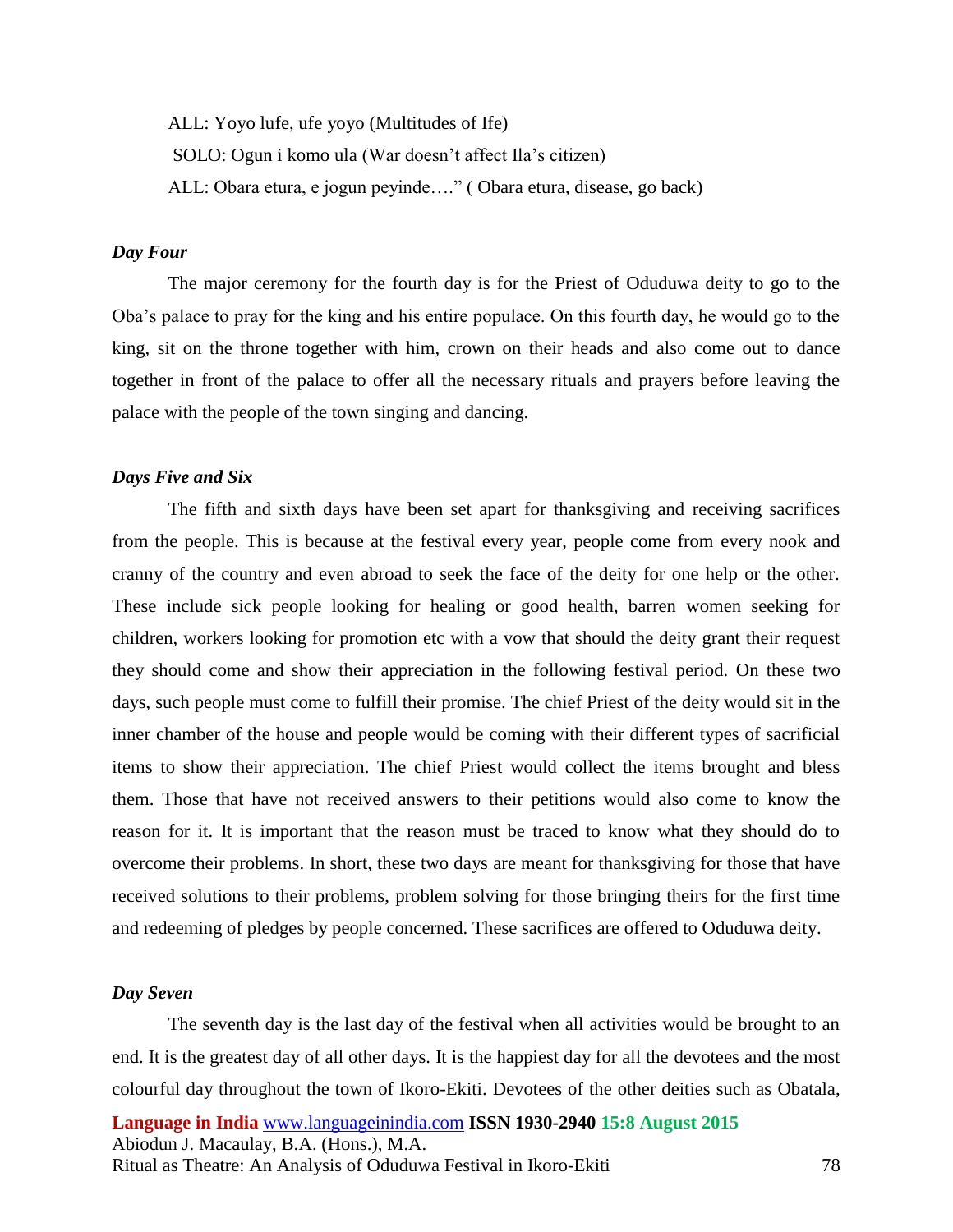Ogun, Obalufon, etc., come to worship their own deities, and to pay homage to Oduduwa since he is regarded as the father of all the other gods, and more so, that they believe the deity himself who is being referred to as "Baba" must come from Ife this day to see his people and to address them. Towards the evening, all Oduduwa Priests from near and far together with the devotees will dance round the town, praying for and blessing the people. Gifts of money, salt, kolanut etc will also be given by the people to the chief Priest. Rituals are also made round the four corners of the town this day as they dance round. Before the end of this dance, the Oduduwa chief Priest would dance at the Obatala's shrine where the deity through him would address the people.

The words of prophecy come out to the devotees and the entire populace of the town. He warns the wicked and disobedient people seriously, informing them that if they persist in the bad acts, the end-result may be unbearable for them. From there, they would dance back home with the deity's prophesy on their minds throughout. The Oduduwa chief Priest redresses seven times in different outfits with different crowns to dance before he finally enters the house only to come the following year again but the devotees continue with dancing and merriment till day break. The water fetched on the second day and regarded as sacred water is also shared among the devotees to be used for healing, protection etc. The chief Priest then leaves the deity's palace for his own house the following evening till next festival.

#### **The Theatrical Elements in Oduduwa Festival**

Spectacles such as costumes, dance and music contribute immensely to the colour and beauty of the festival as in every other traditional African ceremony. As already realized or mentioned from the account of the origin of Oduduwa, he was rich in culture when he came to settle in Ile-Ife. Thus, all the superior cultures he brought which made him dominate the people culturally and socially are still being exhibited today during the Oduduwa festival. As the first king of the entire Yoruba race, his way and manner of dressing, the use of beads, different types of crowns, the horse tail called "irukere" and all other things he brought to Ile-Ife are still being enacted by the Oduduwa chief Priest during the festival in his remembrance.

**Language in India** [www.languageinindia.com](http://www.languageinindia.com/) **ISSN 1930-2940 15:8 August 2015** Abiodun J. Macaulay, B.A. (Hons.), M.A. Ritual as Theatre: An Analysis of Oduduwa Festival in Ikoro-Ekiti 79 Originally, the major out-fit being used by the Oduduwa Chief Priest and other devotees are white railment called "Ala". The chief Priest who is the centre of the ceremony would tie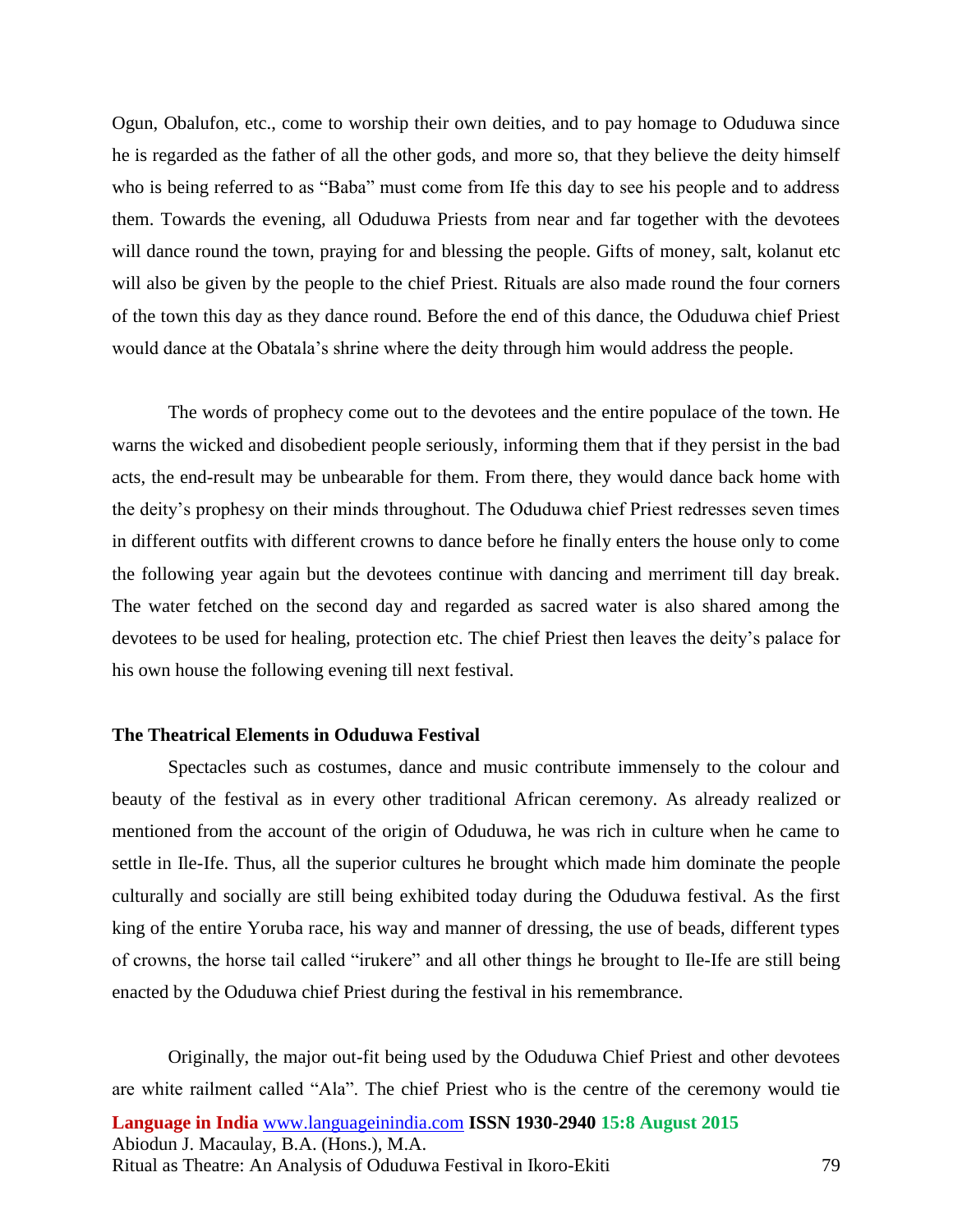around his chest the "Ala," use traditional white powder called "Efun" to make marks round his face and every other part of the body that is exposed, and put on plenty of beads round his necks, wrists and ankles with crown on his head. On the last day of the ceremony or celebration, he must appear seven times with seven different multi-coloured attires and seven different crowns on his head while dancing.

Apart from the Chief Priest of the deity who is at the centre of the festival, other devotees too have their own costumes which make them more attractive at the festival. The women, for instance, wear wrapper that covers their chests and beads on their necks. They do not put on their "buba" and head-tie called "gele". Instead, they plait their hairs in the same style, called "suku" throughout the period of the festival. For the procession to the stream, they put on white wrapper but on arrival from the stream, they change to their attractive and colourful wrappers to dance, such as "Aso oke", lace and other beautiful materials. Similarly, the male devotees put on colourful dresses except the chief Priest of other deities that may tie white wrapper or any other colourful wrapper like the Oduduwa chief Priest. From the first day of the celebration till the last day, this is how the chief Priest and the devotees would be changing from one beautiful attire to another which makes the festival colourful and interesting.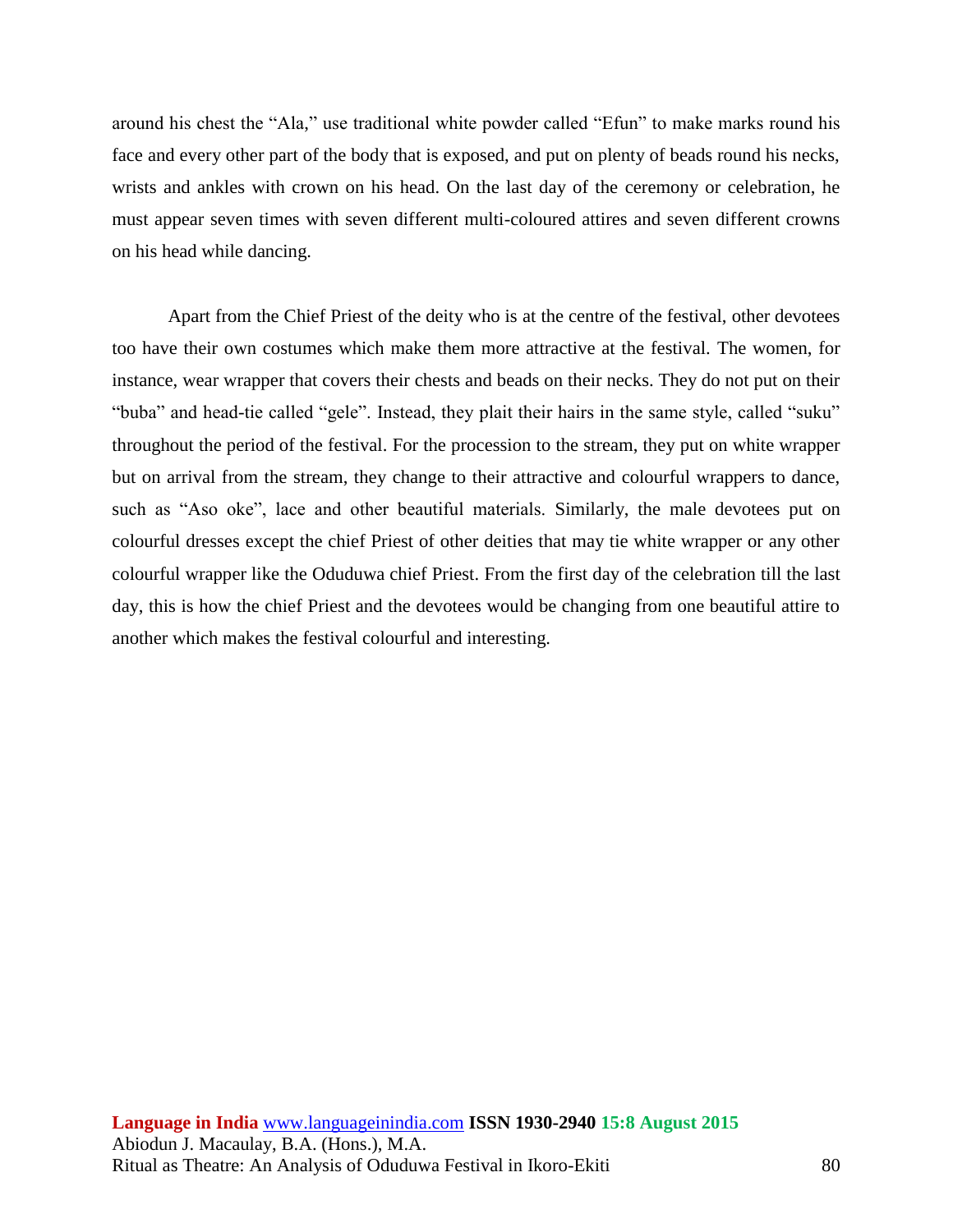

Courtesy:<http://www.oduduwa-ned.com/yaruba.html>

Apart from the dress, there are other materials that are used that add colour and beauty to the festival. Among these other materials are:

*Irukere*: This is made up of horse-tail. It may be white or black in colour, and it may be either short or long. It is believed that irukere belongs to Oduduwa originally, so it is used by Oduduwa chief Priest mainly during dancing periods, throughout the festival.

*Orere*: This is an iron staff which is believed to be the staff of office. This is carried by the chief Priest during processions. They use it to bless people by dramatically touching the ground with it and giving it to the person they want to bless and who will also receive it with two hands while touching their chests with it three times without talking.

**Language in India** [www.languageinindia.com](http://www.languageinindia.com/) **ISSN 1930-2940 15:8 August 2015** Abiodun J. Macaulay, B.A. (Hons.), M.A. Ritual as Theatre: An Analysis of Oduduwa Festival in Ikoro-Ekiti 81 *Omo*: This is a traditional native bell made of iron. It is carried by men who tie them by their sides, and run around with them, as they run, the bells will rattle and jingle. This is to announce to the people that Oduduwa festival is in progress. During procession, the carrier of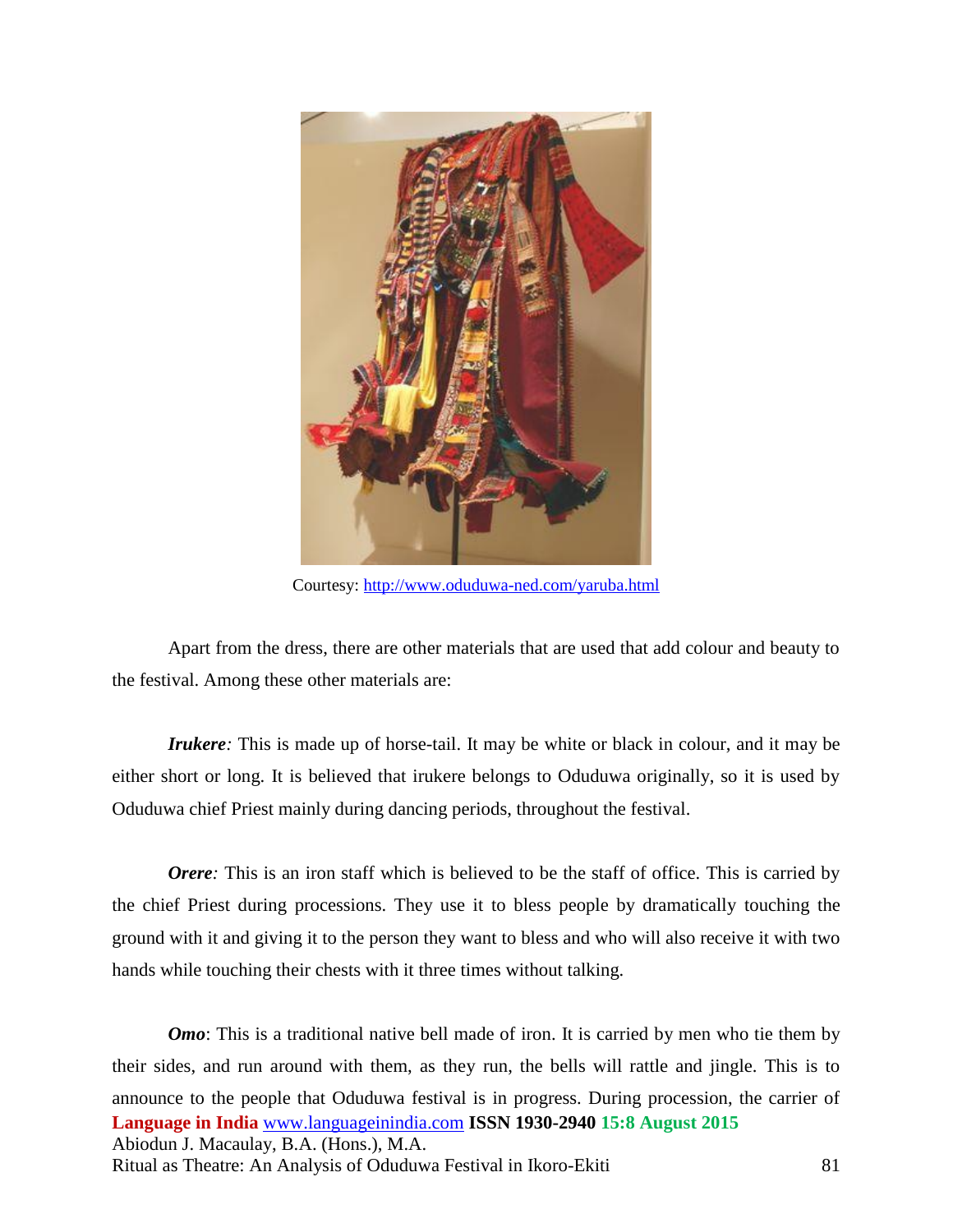this "Omo" would run ahead to announce the coming of Oduduwa. When people see him, they become immediately aware of the filing order. Similarly, when the devotees are coming back from the stream during the festival, it is these people that come to inform the chief Priest with their bells before he goes out to meet them.

*Eko-oode*: This is a type of feather from a type of bird called "Oode" (Parrot) or "Odide" in some places. It is red in colour. Not all the officers are allowed to use it, only those who have met all the requirements (that is, performing the necessary rituals) are allowed to use it for decorations at the festival.

*Efun and osun*: These are traditional native powder mainly used by the Oduduwa chief Priest and other officers. "Efun" is white while "Osun" is red in colour. "Efun" is used to mark the body during processions but "Osun" is used to paint hands and feet. These make them to look more attractive throughout the festival period.

#### **The Music**

Among the Yoruba race and Africa in general " the concept of music is all – encompassing a sort of total art and what is referred to in the theatrical parlance as 'total theatre' made up of different spectacular acts...[like] the movement, the rhythm and the vocals" (Adedeji 2010:50). The Oduduwa festival being an original Yoruba cultural practice exploits the use of music to the fullest through drumming, singing, chanting and dancing.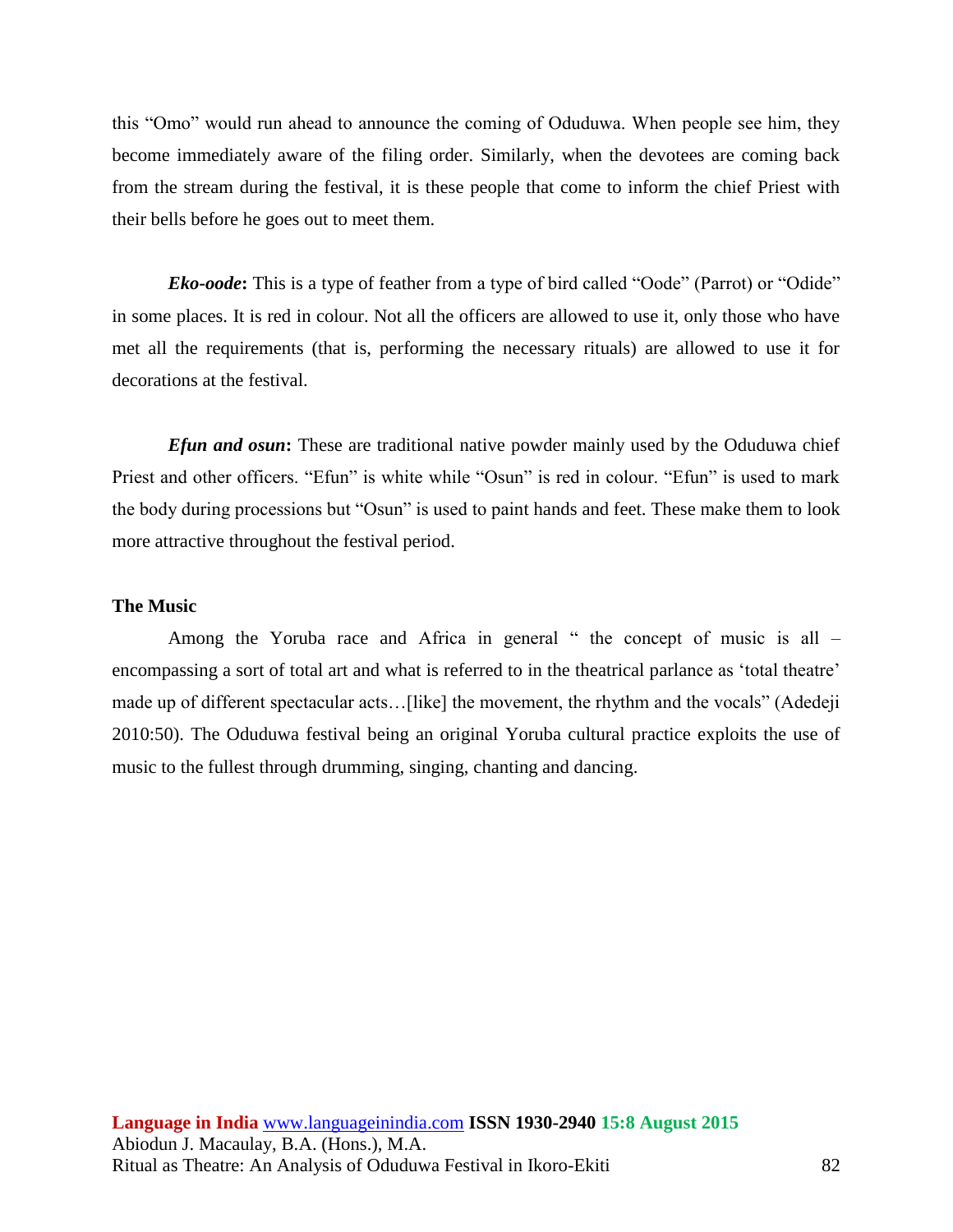

Courtesy:<http://www.oduduwa-ned.com/gallery.html>

## *The Drum Ensemble*

Both the drums and the drummers are essential at this festival. There are different types of drums with different types of drummers, beat and rhythm. This can be grouped into two different parts, that is, the traditional drums and the modern drums. Basically, the drums that are used mainly for this festival are: Ikarakara – it is also called "Gbedu" or "Iya ilu". There is also "Gangan-un" which is also known as "Gangan". Another one is "Agada Ode" and the last one is "Ipesi Awo" These drums are made of goat's skin or antelope's skin and there are professional drummers to handle them. Some of these professional drummers are invited from outside the town while some reside in the town permanently. In most cases, the drums are not to be danced to anyhow. There are specific dance steps to the rhythm without missing the beats, and when the beat changes, the dance steps must also change.

**Language in India** [www.languageinindia.com](http://www.languageinindia.com/) **ISSN 1930-2940 15:8 August 2015** Abiodun J. Macaulay, B.A. (Hons.), M.A. Ritual as Theatre: An Analysis of Oduduwa Festival in Ikoro-Ekiti 83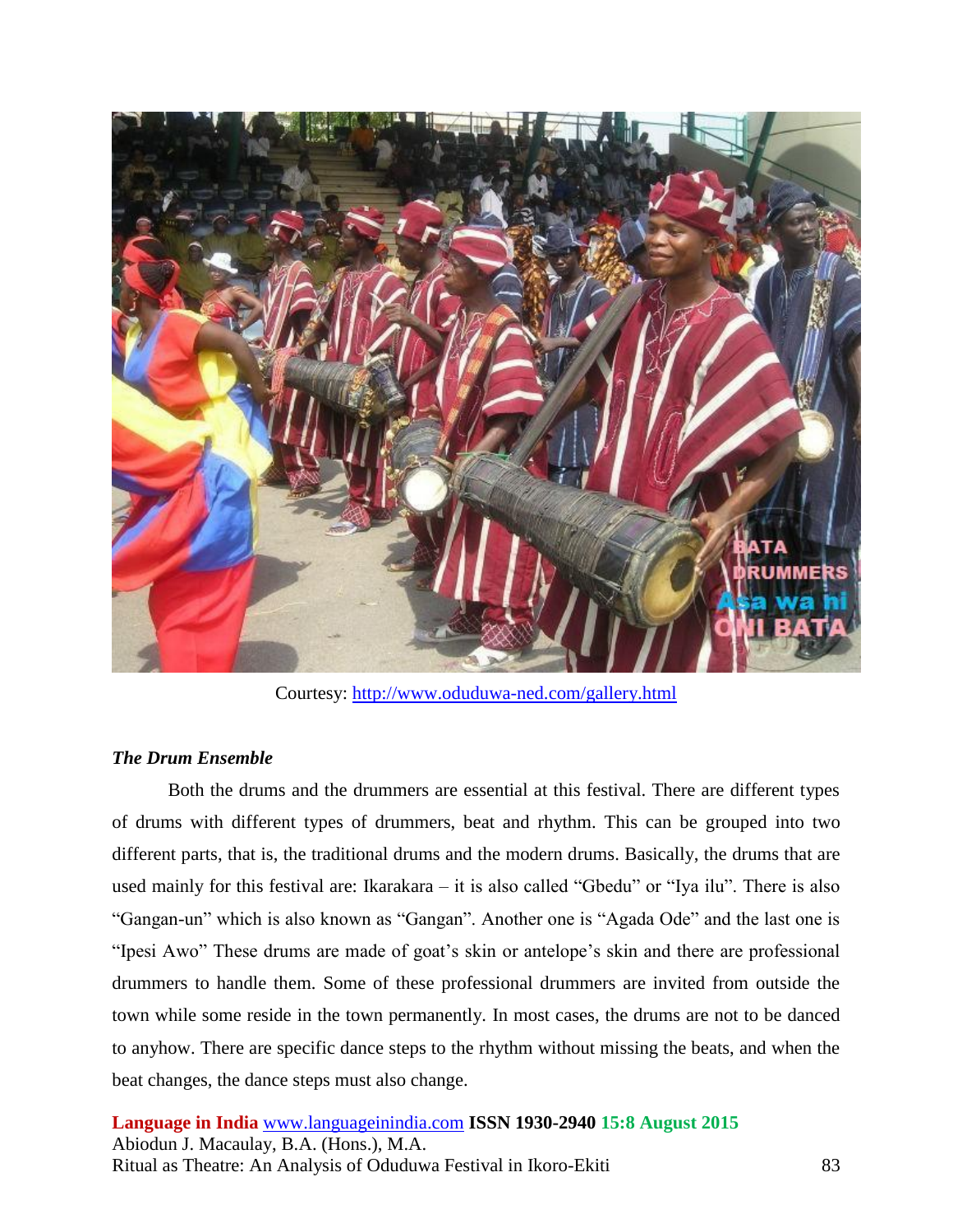The modern drums are the types of contemporary musical instruments that are used by the modern musician. Such as "Sekere", "Dundun", Jazz, piano and so on. These are used by different musicians that may either be invited or who may willingly come on their own to play for Oduduwa especially in the night for people's enjoyment. In other words they are just meant to entertain people and there is no formality in the dance steps, hence their performance cannot be placed on the same level with the first group of drummers who are in the centre to co-ordinate the dance during ritual processes throughout the festival period. The drummers usually talk with the drums and communicate with the dancers for instance, if the drum says:

"Joruwa joruwa" – dance forward, dance forward

"Joreyin joreyin" – dance backward, dance backward. Then the dancers dance forward and backward as dictated by the drum-beat.

#### *The Songs*

This aspect also contributes greatly to this colourful occasion in the sense that it adds to the exciting moment and gives room for audience participation.

The songs at the festival can be classified into two:

- (1) The special songs
- (2) The general songs

The special songs are songs that are specifically meant for a particular event during the festival. In other words the special songs cannot be sung anywhere else except at the special occasion or during a particular procession that it is meant for. For examples:

Solo: *Olori Alade tomi oro i bo* (The crowned king is coming back from the festival's stream) Chorus: *Ugbe rire, ee gbe* (It will be accepted)

**Language in India** [www.languageinindia.com](http://www.languageinindia.com/) **ISSN 1930-2940 15:8 August 2015** Abiodun J. Macaulay, B.A. (Hons.), M.A. Ritual as Theatre: An Analysis of Oduduwa Festival in Ikoro-Ekiti 84 The above song is meant for the procession from the stream, where the water for the deities is fetched. This usually takes place on the second day of the festival, thus the song is used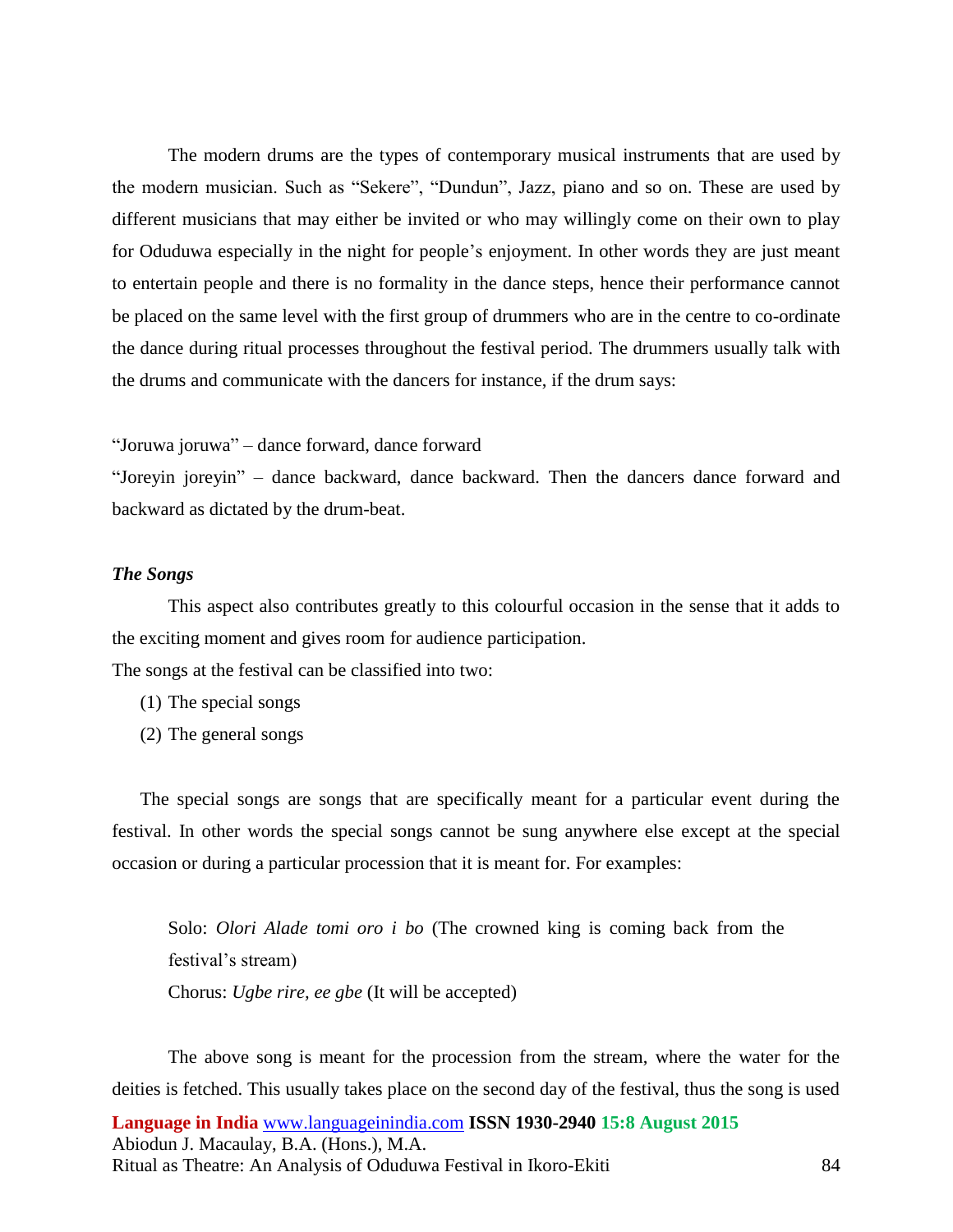to announce to the people that the worshippers have successfully come back from the stream and with the assurance that the deities will accept the rituals surrounding the fetching of the water. Thus, after this event, the song cannot just be sung again until the next festival when they will fetch the water again. It is not only at this occasion that special songs are sung. They are also at every ritual process and at the processions to and from a particular place such as the palace, the Orisanla's shrine and so on.

On the other hand, the general songs are songs that can be sung anytime and anywhere during the festival and no ritualistic meaning is attached to such songs. Both the devotees and the audience can sing these songs during the period of dancing and even after dancing. They are not meant for a specific set of people or a specific occasion. An example of the songs is:

*Solo:* Orisa nila leObamofin ni laye (The god possesses the land)

Orisa momo jemiYayo mona laye mi (Please do not let me misbehave in my life)

In general, the use of songs at this festival is very important, because of the impact it has on the festival as they perform specific functions to praise the deity, pray or at time form of warning to worshippers. They also offer avenue for audience participation making the festival more meaningful and more realistic.

#### *The Chants*

The chants serve as a stimulant to both the Oduduwa chief Priest who is representing the deity and all the other devotees. Chanting is normally done by women and they must utter or render it at every stage of the festival, at rituals, processions, dancing period and even during relaxation period. When chanting is done, it arouses their spirits and brings them closer to the deity and the deity closer to them. At times, when they are fully possessed by the spirit or whatever god they represent and they are acting beyond their control, they direct the chanting to the unseen spirit to relieve them and they will be relieved. For instance during the procession to the Oduduwa house on the "Itepe" day, at the last celebration, when the "Arunpe" who carries the "akara itepe" and leads the procession finds it difficult to raise her feet when she is about to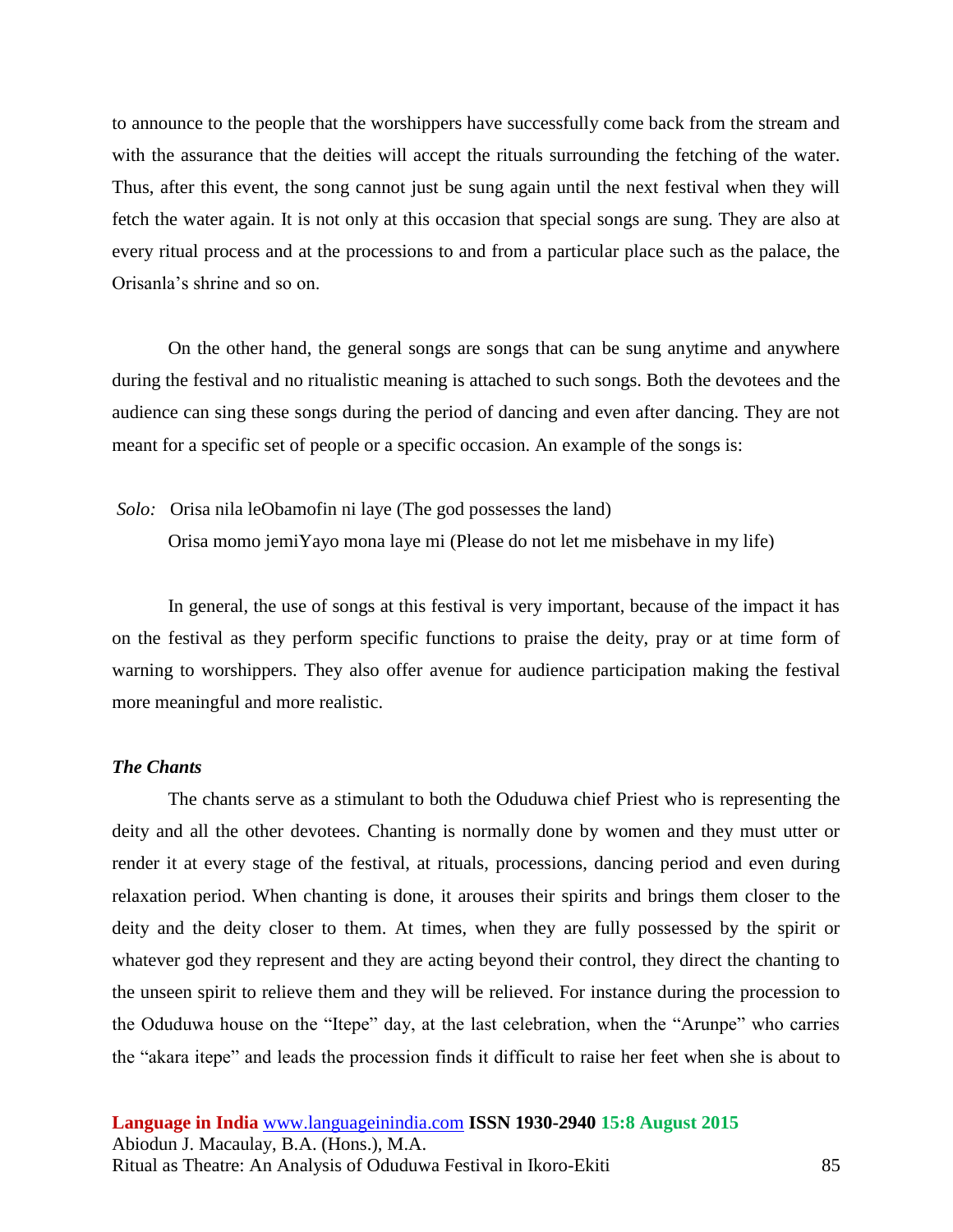enter the house because of the Oduduwa spirit that is fully on her face. The women will start chanting:

*"*O Odi oo ,ofe, ofe, ofe ni e gbe o (Let the spiritual power of upliftness lift you up) Ogberi poju daaa" (Let the uninitiated look away)

Immediately, she will start to lift up her feet that has been glued to the ground one after the another. The chanters will continue repeating the chant until she finally enters. Such is the case with the praise chants when uttered by the chanters. The chanting makes the Oduduwa Priest happy and enables him to go deeper in the spiritual realm. Again, the praise chants enable the audiences to know much about the deity especially, when the story about him is told and when they talk about his power and his position among other deities and when they praise him concerning all the good deeds he has done.

#### **The Significance of the Oduduwa Festival to Ikoro-Ekiti Town**

All the gods and goddesses in Yorubaland have their importance which makes the worshippers to feel their impact and thereby makes them devote their time and everything they have to serve or worship these gods or goddesses all the time. This is applicable, not only to the traditional worshippers alone but also to modern religious sects like Christian or Muslim whose adherent also believe and worship God because of His importance in their lives. In a similar vein, Oduduwa festival all over Yorubaland has its own impact. The importance of this festival in Ikoro can be looked at in two ways, first, on the worshippers or the devotees in particular and second, on the town in general. It is believed by the devotees that Oduduwa a deity can give answer to the prayer of a barren woman to have children. This has happened to many of them and they have extended it to the general world such that barren women from every nook and canny of the country would come during the festival to plead for children and when their prayer is answered, they become members of the devotees out of joy and believe such that they would bring the children to the annual festival, if possible for thanksgiving to show their appreciation at the shrine of Oduduwa.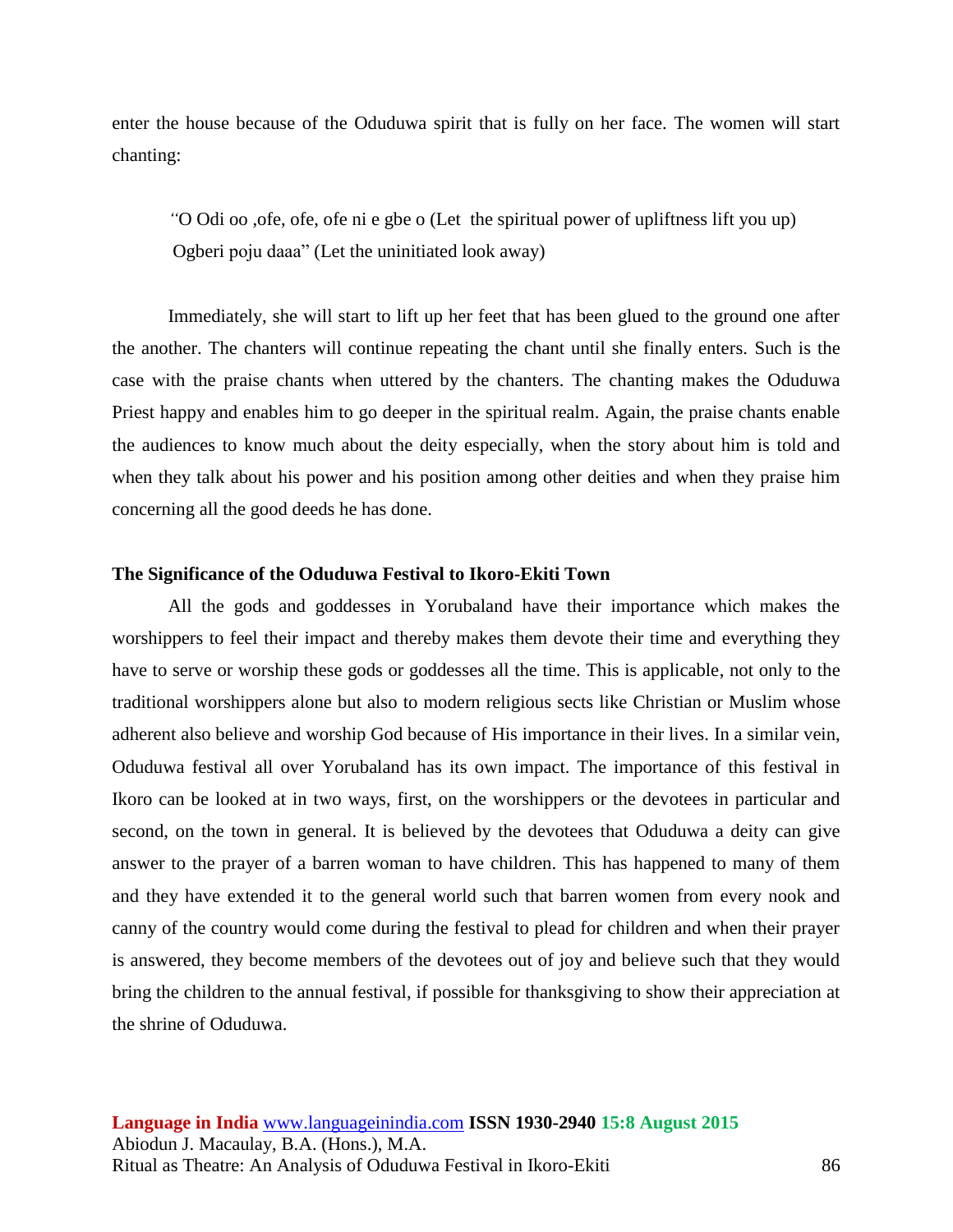It is also believed that Oduduwa deity can help to maintain good health and at the same time grant healing to the sick. The devotees also believe that the deity gives perfect protection to his own people and, it is therefore believed that after doing their best at the festival, the deity will hear them and protect them in their journeys throughout the year, beginning from that festival time when devotees have to travel to and fro, especially, devotees of the other deities from neat and far who have come to celebrate with them. Also Oduduwa festival helps to foster unity among the traditional believers in general both in Ikoro-Ekiti and in its environs. This is because during the festival, the devotees of the other deities, such as Obatala, Sango, Oya, ogun, Osun normally come around to celebrate with the devotees of Oduduwa, because of the unique position of Oduduwa among the deities. This allows them to interact freely during and after the festival. With the spirit of unity, the devotees are able to share with one another the problems facing them and also look for possible solutions among themselves.

In general, Oduduwa deity helps to bless the farm in order to yield good fruits during the year. It is believed that if the deities are annoyed with the town they may punish the town by not allowing the farm products to yield, thereby cause famine in the town for the year. This is one of the reasons why the chief Priest of the deity goes to the palace during the festival to offer intercessory prayers on behalf of the people of the town. Moreover, Oduduwa deity is believed to be able to resist any evil coming to the town that year, especially when the deity has fore-seen and prophesied what he has seen concerning the town, he then prescribes the sacrifice to be offered. If this is obeyed, the evil will be averted.

Like a human being, Oduduwa detests disobedience in all its ramifications. During this festival, he forewarns the evil doers (including the witches and wizards) about any evil plans they might have against the town in that year. If after necessary sacrifices they still persist at doing evil, then the result will be unbearable for them. Another significance of this festival is that it promotes culture. With Oduduwa festival, the Yoruba culture is brought closer to the people who will witness things physically especially for those that have never had the opportunity of knowing about culture or those who may have only heard about it from school. They would now see and appreciate the beauties or aesthetics in it. The festival also creates opportunity for family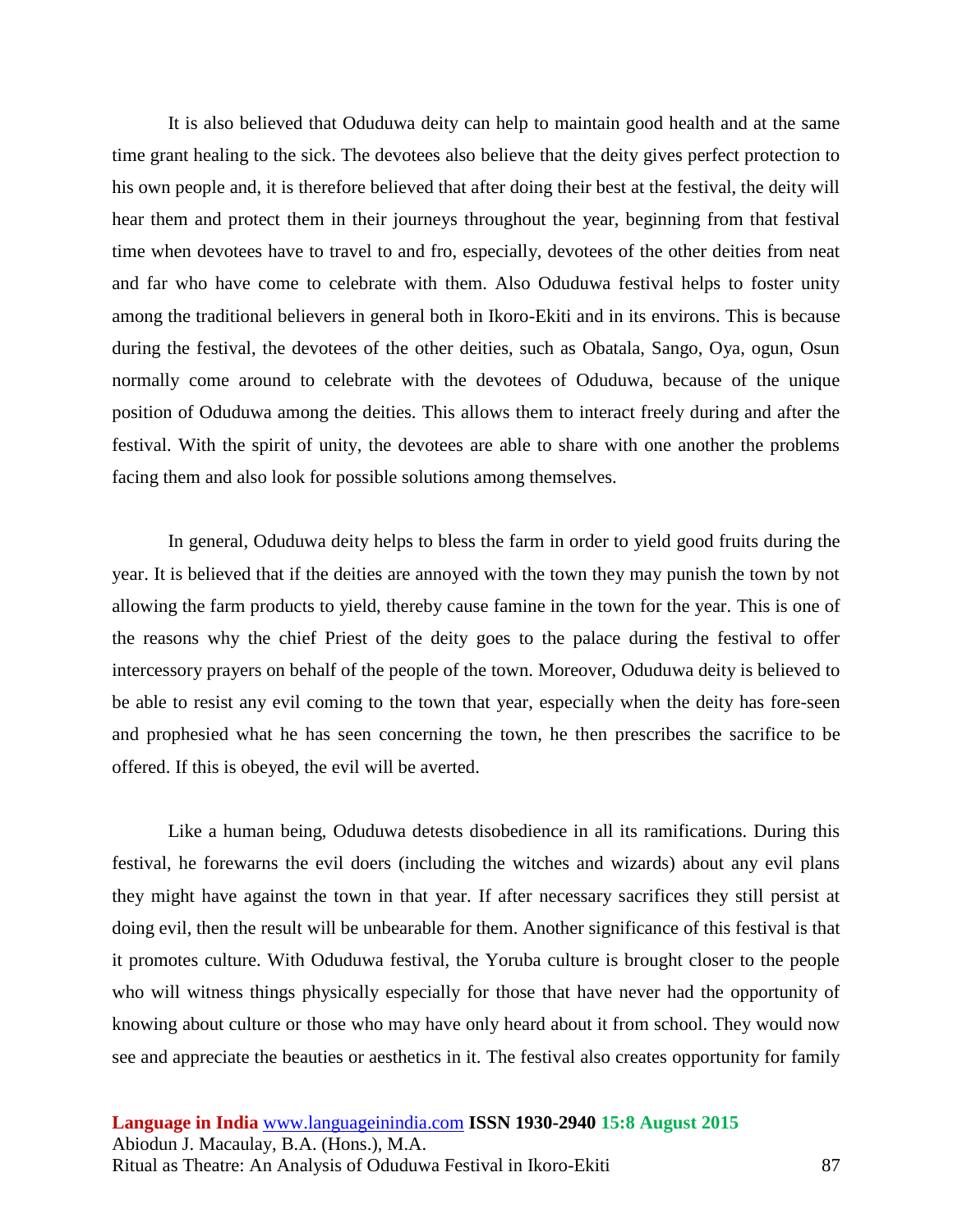re-union, misunderstanding and quarrels among devotees and inhabitants of the town. The festival period thus serves as a good occasion for settling such quarrels and misunderstandings.

#### **Summary**

It is quite obvious that Oduduwa festival is not a ruse but a festival worthy of celebrating just like every other notable festival in other towns and countries. This is a festival that reminds the people of their past and promotes the heritage, norms and tradition of the Yoruba people as a whole. It is a festival that must not be allowed to go into extinction because if it does, then the culture is gone. Though we live in a modern and dynamic society at present where everything changes through civilization. Likewise people's attitude to traditional practices also undergoes changes, which can be observed from the Oduduwa festival as well. The impact of civilization is evident now in the mode of dressing and other significant aspects, For instance at the onset, the only outfit for the festival is white but nowadays, the old white uniform has given way to multicoloured dresses. The use of the multi-coloured dress has added aesthetics and made the festival more colourful. The chief Priest uses most expensive of the modern clothing material such as Satin Lace, Organza, Jacquard, etc. The impact of civilization can also be felt in the area of worship during the festival. There are some sacrificial materials that are no longer in use today that have taken a new shape or another dimension. For instance, the major sacrificial animal at the festival used to be a special cow breed (Einla) but now, it is an ordinary cow that is being used.

Similarly, during the ritual, it used to be ashes that were being used in making a circle on the ground before adding any other sacrificial items. Today, salt has replaced ashes which have made the festival more acceptable to the people. Lastly, the influence of foreign religion like Islam or Christianity or traditional religion and especially festivals cannot be ignored. Traditional religion in Yorubaland has lost members terribly to the foreign religion because of strong evangelization by the foreign religion. By this the Oduduwa festival (cult) too is not left behind. To avert total extinction of this beautiful culture, the participants need to be encouraged in all ramifications, so that the festival can continue as to promote the cultural identity of the Ikoro-Ekiti people and the Yoruba race in general.

=====================================================================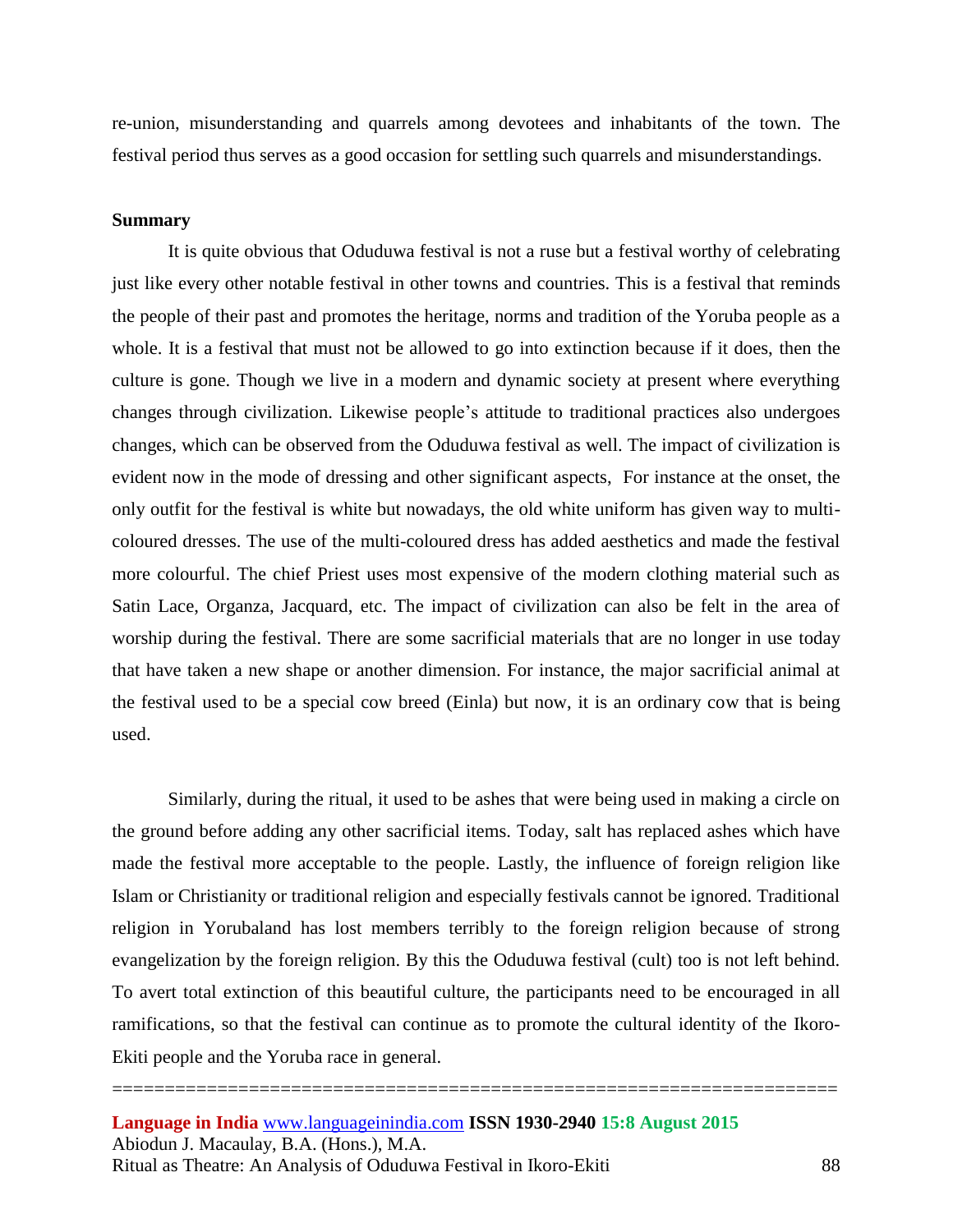#### **References**

- Adedeji, Adewale.2010. "Yoruba Culture and Its Influence on the Development of Modern Popular Music in Nigeria" Unpublished PhD Thesis, The University of Sheffield, United Kingdom.
- Adedeji, Joel. A. 1981. "Alarinjo the Traditional Yoruba Travelling Theatre'' in Yemi Ogunbiyi (ed). Drama and Theatre in Nigeria: A Critical Source Book, Nigeria Magazine.
- Awuawuer, T.J. 2010. "Tiv Ritual Theatre Tradition: A Study of Ivom I Tiv and Ier Performances." Unpublished M.A. Thesis. University of Ibadan.
- Bakary, T. 1972.*The Black African Theatre and Its Social Functions* (trans), Dapo Adelugba. (Ibadan University Press)
- Doki, A.G. 2006.*Traditional Theatre in Perspective; Signs and Signification in Igbe, Girinya and Kwagh hir, Markurdi*: Aboki Publishers.
- Dotun, O. 2003. "An Introduction" in Ademola Dasylva (ed) *Dapo Adelugba on Theatre Practice in Nigeria*. Ibadan cultural Studies Group.
- Horn, A. 1981. "Ritual Drama and the Theatrical: The case of Bori Mediunship Spirit" in Yemi Ogunbiyi (ed). *Drama and Theatre in Nigeria: A Critical Source Book*.1981. Nigeria Magazine.

Mbiti, J.S.1975. *Introduction to African Religion*, London: Heinmann Educational Books Limited.

Ogunba, O.1978. ''Traditional African Festival Drama'' in Oyin Ogunba and Abiola Irele(eds).*Theatre in Africa*, Ibadan University Press.

Samovar, L.A (et al). 2009. *Communication between Cultures*. Wadsworth. U.S.A

#### **Oral interviews**

#### Chief Owanikin Ayo

**Language in India** [www.languageinindia.com](http://www.languageinindia.com/) **ISSN 1930-2940 15:8 August 2015** Abiodun J. Macaulay, B.A. (Hons.), M.A. Ritual as Theatre: An Analysis of Oduduwa Festival in Ikoro-Ekiti 89